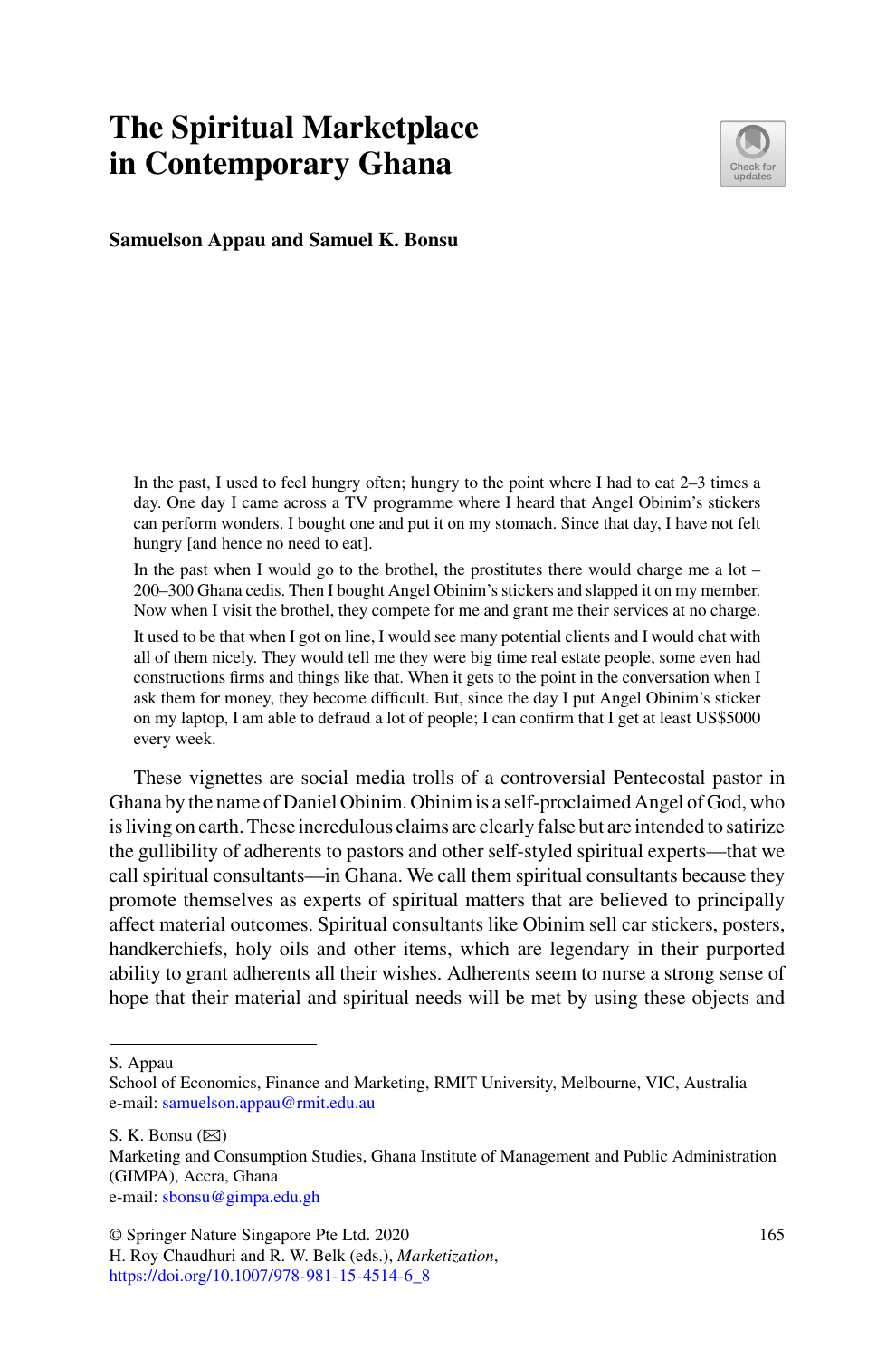seeking counselling from the numerous spiritual consultants such as Obinim who produce these objects.

The success of the spiritual consultants rests in part in the average Ghanaian belief that s/he cannot exist without God and that eschatological salvation as well as material pursuits are all matters of the Divine (Meyer [2004\)](#page-24-0). Many of these spiritual consultants employ mass and social media to market their services and products (de Witte [2003;](#page-23-0) Meyer [2004\)](#page-24-0). The Ghanaian airwaves are thus filled with spiritual consultants of all sorts, including Christian preachers (Pastors), Muslim spiritualists (Mallams), traditional fetish priests (Akomfo) and juju men who broadcast testimonies of adherents to indicate their spiritual powers to heal all ailments and grant material wealth to supplicants. Each of these brands of consultants reflects an enduring worldview of spirits and supernatural powers that are believed to mediate in the material world (Onyinah [2002\)](#page-25-0). Religious consumption and selling hope for material success through spiritual practice have become norms in contemporary Ghana—religion has been marketized!

Marketing and consumer research has only recently been considering the growing marketization of religion, with the consumption of religion and spirituality becoming very topical in the field in recent years (Husemann and Eckhardt [2019b;](#page-24-1) McAlexander et al. [2014;](#page-24-2) Rinallo et al. [2013\)](#page-25-1). Inspired by Durkheimian sociology, this research interrogates how the marketization of religion is blurring the boundaries between the sacred/religion and the secular/market. This secularization of the sacred/religion and the sacralization of the secular/market have enabled religion to permeate and appropriate market(ing) processes and practices (Belk et al. [1989;](#page-23-1) McAlexander et al. [2014\)](#page-24-2). It has also allowed religious objects, services, persons, practices and institutions to be branded, advertised and sold as a commodity in the marketplace (Carrette et al. [2015;](#page-23-2) O'Guinn and Belk [1989\)](#page-25-2). Much of this research focuses on the processes of marketization, the practices and institutions that support marketization and how this affects consumption and consumers. However, we know little about the important role of individuals who market themselves as experts of religious (spiritual) matters—pastors, seers, astrologers, soothsayers, witches, necromancers, gurus and so on—and why consumers patronize their services. This is especially important in contexts like Ghana where religion has never been separated from the market, and people, therefore, have always accepted and consumed the services of these spiritual consultants.

In this chapter, we explore how the historicized marketization of religion has supported and been supported by the practices of contemporary spiritual consultants and the market in which they operate. We ask then, *what specific value do spiritual consultants offer to authenticate their selling proposition and sustain their role in the marketization and consumption of religion (spirituality)*? In a context like Ghana where spiritual consultants have always existed, we seek to understand how contemporary spiritual consultants marketize their services to sustain the continuity of their role and the faith of those who consume them. Using Horton's [\(1997\)](#page-24-3) shared teleological function between traditional African religion and modern science—to explain, predict and control, we argue that unlike the Western religious institution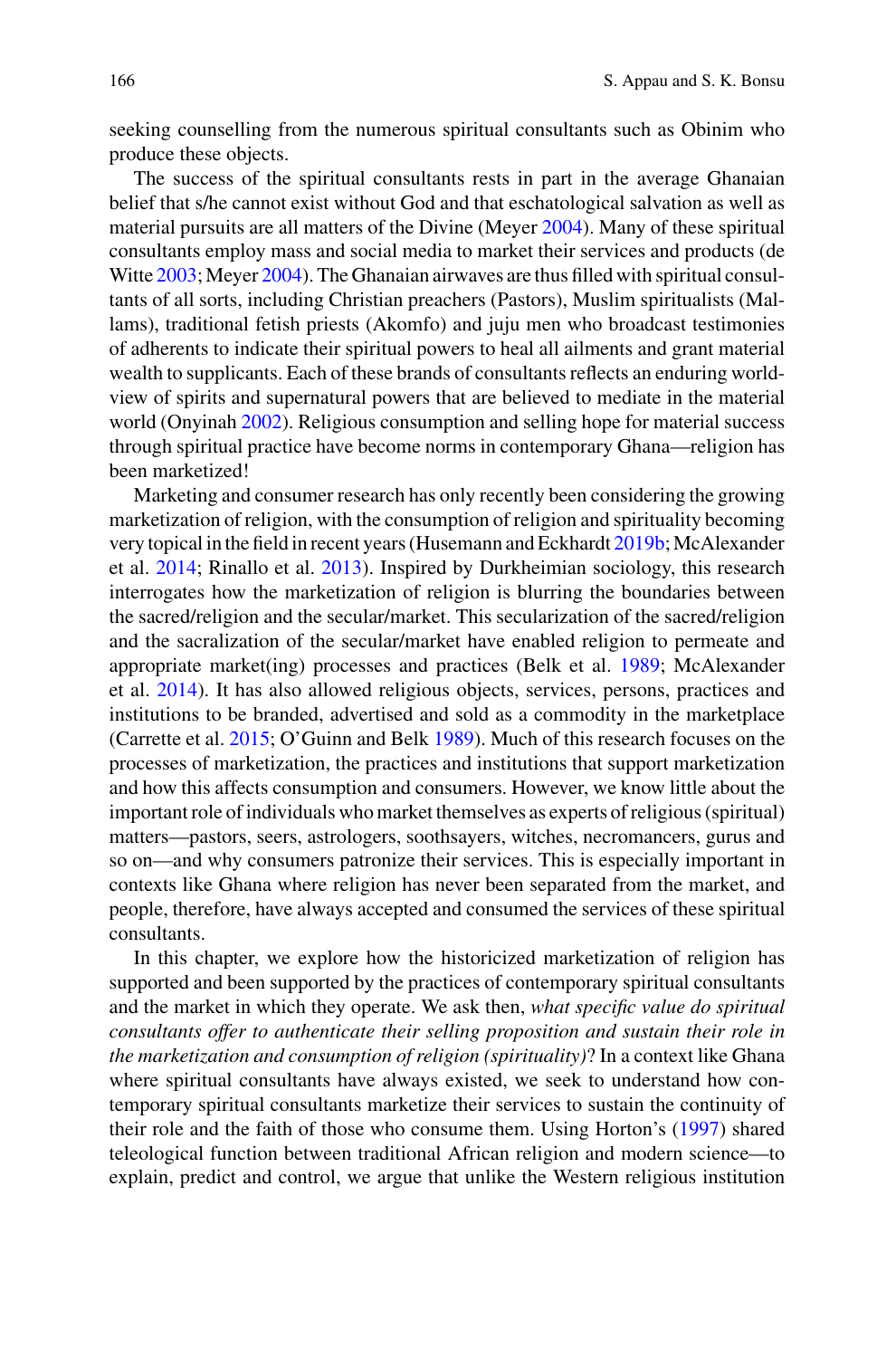whose mere adoption of market logics defines its success (Twitchell [2004\)](#page-25-3), spiritual consultants in Ghana succeed because they understand and use local cultural heritage within the marketing logics to offer hope to their adherents for competitive advantage.

# **The Marketization of Religion: Betwixt and Between the Sacred and the Secular**

Religion and the belief in supreme beings (God) is as old as humankind itself; it is present in one form or another in every society, having evolved along different trajectories since the dawn of humankind (Bellah [2011\)](#page-23-3). The anthropological record will show that religion was initially a communal activity but evolved, especially in Western society, to be considered as a private space outside the market, with a clear separation between the sacred and the profane (Durkheim [1915;](#page-23-4) Taylor [2004\)](#page-25-4). Indeed not too long ago, few accepted that religion can be conceived of as a product or service and its adherents as consumers (Gauthier and Martkainen [2018\)](#page-24-4). Some still don't accept it. But in what has come to be accepted as the marketization of religion in marketing and consumer research, any supposed boundary between religion and the market has been blurred in contemporary times (Belk et al. [1989\)](#page-23-1), if ever they were indeed separate. Religion and the market are now locked in a marriage where we observe religious organizations employ marketing practices and media to promote their services (Appau and Churchill [2017;](#page-23-5) Bonsu and Belk [2010;](#page-23-6) McAlexander et al. [2014\)](#page-24-2). Conversely, religious objects and places are also consumed and evaluated like any other market offering, without the need for such consumers to subscribe to a religion (Husemann and Eckhardt [2019a;](#page-24-5) van Laer and Izberk-Bilgin [2019\)](#page-25-5).

Some commentators condemn the marriage between the sacred and the profane as an emblem of moral corruption that is incompatible with religious piety (e.g. Clapp [1998;](#page-23-7) Kenneson [1993\)](#page-24-6). For instance, the perceived commercialization of Christianity was a major fuel for Martin Luther's Reformation. Others take the opposite view, recognizing secularization as a necessary path toward the postmodern quest for meaning and transcendence (e.g. Detweiler and Taylor [2003;](#page-23-8) Lyon [2000;](#page-24-7) Taylor [2004\)](#page-25-4). This situation portends a secular world that would challenge assumptions about religion's role in society. Theories of secularization are rife and grounded often in the idea that as a society becomes more economically prosperous, it abandons religion for rationale science suggesting an inverse relationship between economic prosperity and religious belief (Berger [1967;](#page-23-9) Durkheim [1915\)](#page-23-4). Several other perspectives have argued for an effective blend of religion and economic prosperity that has a symmetrical effect on each other (e.g. Taylor  $2004$ ). Opposing views notwithstanding, contemporary thinking seems to recognize a trend that indicates that (institutional) religion and (deinstitutionalized) spirituality are now sold and consumed as "ordi-nary" products in the market (Carette and King, [2005;](#page-23-10) McAlexander et al. [2014;](#page-24-2) Rinallo et al. [2013;](#page-25-1) Redden [2016\)](#page-25-6).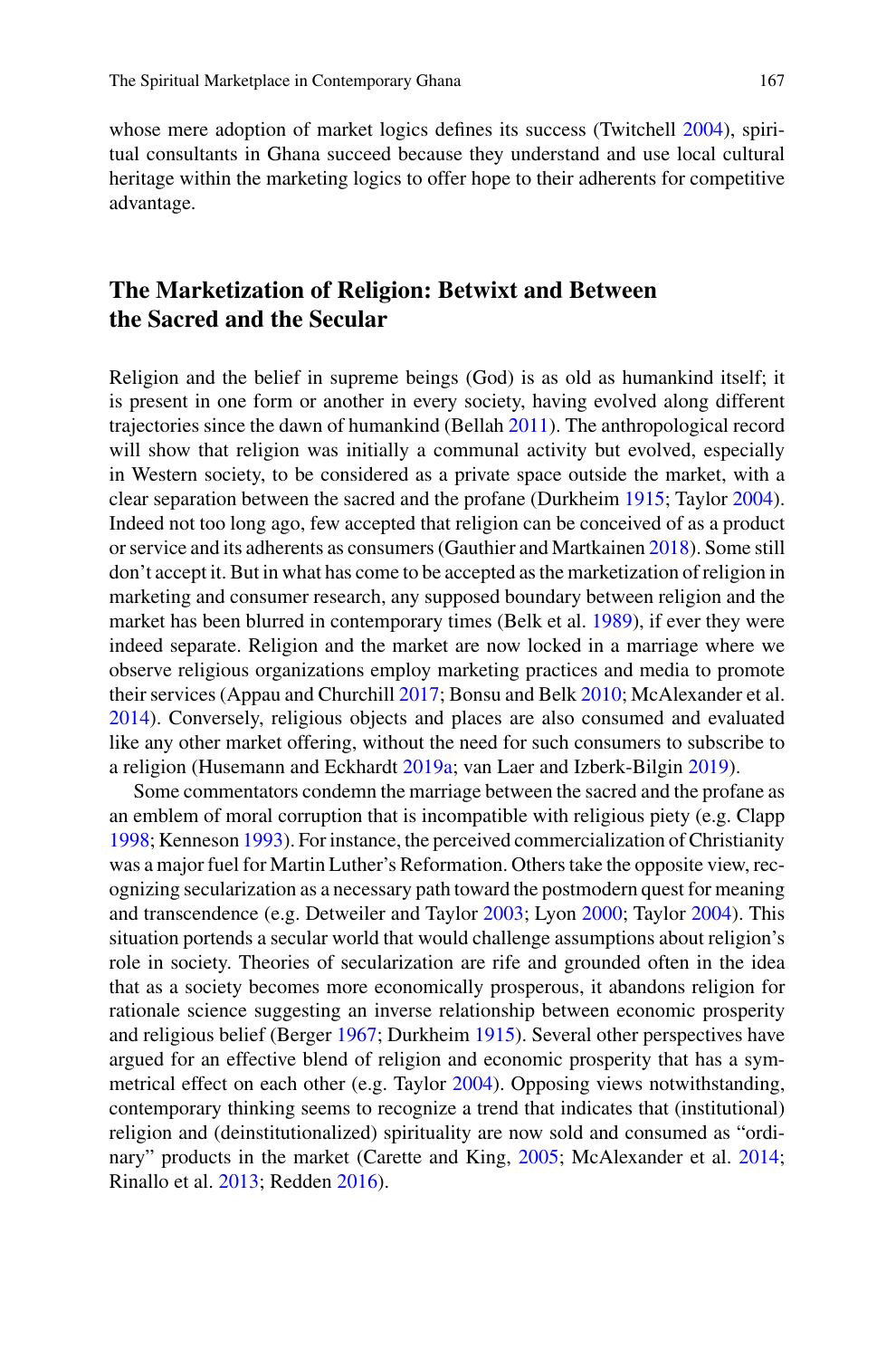An attempt to explain the seemingly increased marketization of religion inWestern societies points to a re-enchantment of the West due to the failure of modernism and scientific rationality to satisfactorily explain social reality (Firat and Venkatesh [1995\)](#page-24-8). Disillusioned by science's inability to explain all things, people now seek a return to the spiritual for existential answers, sometimes through the market and its logic. Another explanation for the supposed re-enchantment in the era of consumerism is that spirituality (and magic) never really disappeared (Asprem [2014;](#page-23-11) Thomas [1973\)](#page-25-7) but was exiled into latency while people experimented with scientific explanations for all things human. That is, while religion may have lost its socio-structural power, its established influence on social thought and practice remained intact. Science and secularization transformed religion but did not replace it (Taylor [2007\)](#page-25-8).

Economic theories suggest that the deinstitutionalization of religion in Western contexts may have fueled the marketization of religion, offering a plurality of religion and spirituality options in the marketplace from which the consumer of religion could make a choice based on perceived value (Berger 1967; Stark and Finke [2000\)](#page-25-9). McAlexander et al. [\(2014\)](#page-24-2) suggest, however, that the marketization of religion may rather be responsible for the detraditionalization of religious institutions. Still, others point to the hegemony of the neoliberal market and its relentless power to subsume all other socio-economic structures including religion (Carrette et al. [2015\)](#page-23-2). The phrase "marketization of religion" anchors the market and suggests that it is the market that is usurping and appropriating religion. But considering the historical and continued impact of religion on the market (Graeber 2011; Taylor [2007\)](#page-25-8), it is unclear whether it is the market that is taking over religion or the other way round, or simply an inevitable marriage of the two domains.

In many non-Western contexts like post-colonial Africa where the market was never separate from religion, Appiah [\(1993\)](#page-23-12) argues that the continued consumption of religion and spirituality over time may be due in part to religion's ability to adapt to changing conditions and offer some value to adherents. For example, in these contexts, religion provides insurance against difficult life events such as unemployment, death of a loved one and consumption hardships (Chen [2010\)](#page-23-13). Active participation in religion and spirituality may reinforce the effects of positive experiences (Mochon et al. [2008\)](#page-25-10) and mitigate negative effects (Brickman and Campbell [1971;](#page-23-14) Di Tella et al. [2010\)](#page-23-15). Especially in poor non-Western countries, religion offers a hedge against the negative aspects of life and presents hope for the good life (Bonsu and Belk [2010\)](#page-23-6). However, the globalization of religious and market practices has further bridged any supposed boundary between local and non-local religions, and how the marketization of religion manifests locally/globally (Appau and Churchill [2017\)](#page-23-5). In summary, it appears that across the contemporary global world, religion remains or has emerged as an important marketplace offering and consumption field that offers some value to justify its consumption, and also shapes consumer attitudes, relations and marketplace actions (Izberk-Bilgin [2012;](#page-24-9) McAlexander et al. [2014\)](#page-24-2).

Certain individuals have always been perceived to be experts of religious and spiritual matters and people who share the beliefs of these experts rely on their ideas, counsel, admonishment and authority on such religious and spiritual matters. In institutional religions, these individuals include the Catholic Pope, bishops and priests,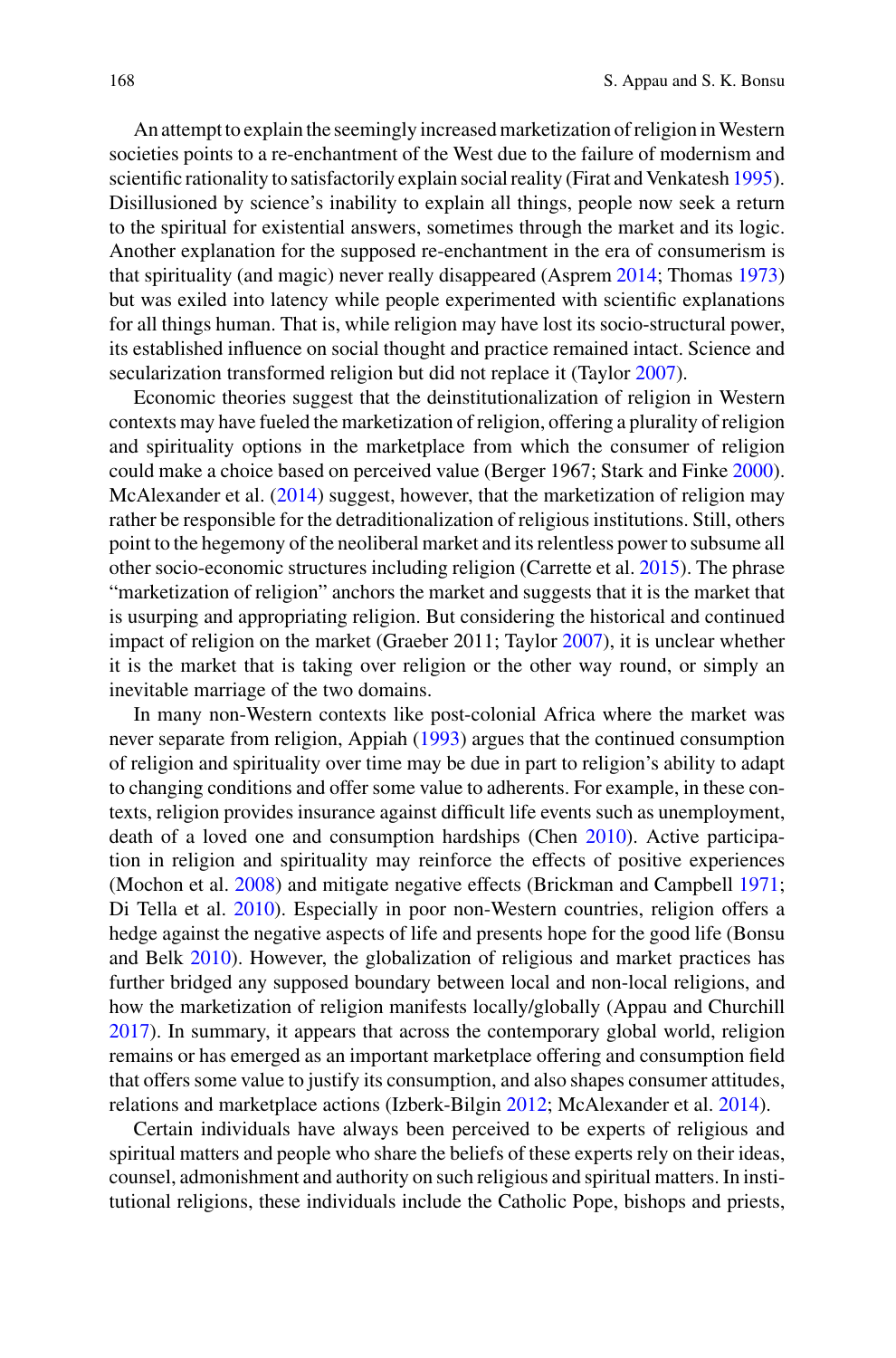Jewish Rabbis, Muslim Imams and clerics and Buddhist monks. Outside institutional religion, astrologers, seers and soothsayers, necromancers, witches, magicians and gurus purport to offer some spiritual service of which they have great expertise and knowledge. These are the individuals that we collectively refer to as spiritual consultants because they portend to be experts on spiritual matters and people consult them as such.

Although research on the marketization of religion recognizes the role of such individuals, the literature falls short of properly characterizing their unique role in the sale and consumption of religion/spirituality, the value they offer and how they sustain their roles through the veracity or otherwise of their market offering. Our goal in this chapter is to problematize this gap in the literature, by formally characterizing these seemingly unconnected individuals as spiritual consultants and interrogating their role and their value proposition (if any) in the marketplace of religion. In this regard, Ghana's very vibrant religious marketplace of Christian, Muslim and traditional spiritual consultants offers a rich context to address this research objective.

# **Religion and Spirituality in Ghana**

Long before colonization and the arrival of Christian missionaries, the many tribes in Ghana subscribed to various indigenous or traditional religions. Most of their practices were preserved through oral tradition and were only documented when Islamic and European traders and missionaries—and later colonizers came to Ghana. Religion—and spirituality—were tied to politics, war and economic functions like food production and resource distribution (Rattray [1927\)](#page-25-11). Many spiritual consultants operated among the many tribes, including priests of tribal gods, soothsayers, diviners, sorcerers and herbalists (Onyinah [2002\)](#page-25-0).

Although Islam and Christianity arrived in Ghana long before colonization through Arab and European traders and missionaries, Christianity, in particular, gained momentum in Ghana with colonization. Early attempts to convert locals to Christianity did not succeed because missionaries were confined to coastal areas and lacked political support (Groves [1948\)](#page-24-10). With British colonial support for Christian missionaries, however, they gained roots, advancing a campaign against traditional religions as primitive and demonic (Parker [2011\)](#page-25-12). Importantly, missionaries built schools and provided formal education to local people, often on condition of conversion to Christianity (Horton [1971\)](#page-24-11). Missionaries also trained locals to become priests so that local people would front the conversion of their own (Groves [1948\)](#page-24-10). These strategies seem to have worked as by the time Ghana gained independence in 1957, Christianity was the dominant religion in Ghana (Nunn [2010\)](#page-25-13).

The growth of Christianity was also due in part to traditional religion's failure to quickly adapt and respond to the rapid economic, social and political change brought about by colonialism (Ward [1956\)](#page-26-0). Old gods and priests who helped control social life and consumption in small settlements could no longer account for the complex life of growing cities, unfamiliar technologies, new institutions like schools and law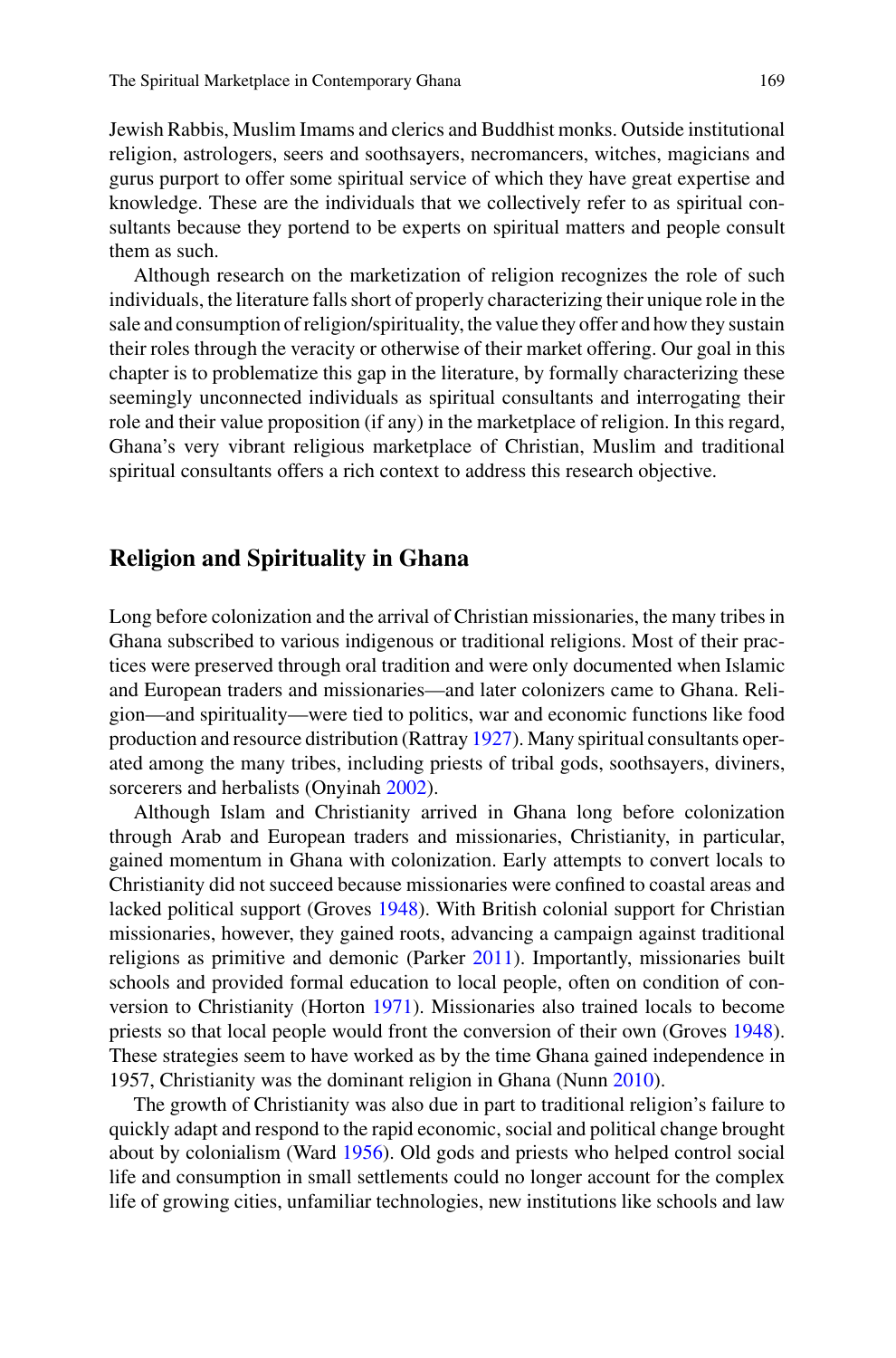courts, and colonial authority and structures (Parker [2004;](#page-25-14) Ward [1956\)](#page-26-0). Christianity was privileged under colonialism and was granted the technologies of power to gain attention and traction. Robin Horton notes: "Europeans came to be seen as symbols of power, and Christianity itself came to be seen as part of a larger order, comprising Western education, colonial administration, commerce and industry, with which everyone had henceforth to reckon. These changes created a much more favourable climate for conversion." (Horton [1971,](#page-24-11) 86). Christian preachers thus replaced traditional priests, diviners, herbalist and mediums as the new spiritual consultants. However, the demise of traditional religion was only formal, rather than in practice. Many practices and beliefs of traditional religion were adopted into local Christianity in efforts to address the African Christian identity crises (Bediako [1995\)](#page-23-16).

Post-independence, a more conscious effort was made to Africanize Christianity in Ghana—mixing Christian and traditional religious practices and symbols—most notably by Osofo Komfo Damoah and his Afrikaania mission. This push for religious self-determinism was aimed at erasing what locals perceived as Western demonization of traditional religion as primitive and evil (Bediako [1995\)](#page-23-16). The effort to marry traditional religion and Christianity did not really gain many converts, but it did pave the way for a new breed of African Pentecostal Christianity—imported from America and adapted for African context (Robbins [2003\)](#page-25-15). Pentecostalism can be traced to the Azusa Street Revival in Los Angeles at the turn of the twentieth century (Anderson [2010\)](#page-23-17).

Pentecostalism's strong emphasis on a relationship with a spirit dovetailed perfectly with traditional Ghanaian spirituality of dealing with spirits (Meyer [1998\)](#page-24-12). Similarly, the veneration of charisma in Pentecostal leaders resonated with the local veneration of charisma in a spiritual consultant (Gifford [2004\)](#page-24-13). When American and European Pentecostal preachers like Kenneth Copeland, Kenneth Hagin and Reinhard Bonnke arrived in Ghana to propagate their brand of Christianity, they found a local population who were radically open to such a religious orientation (Gifford [2004\)](#page-24-13). Unlike Catholic and Protestant priests, these Pentecostal preachers advanced that God is able to meet "all the needs of people, including their spiritual salvation, physical healing and other material necessities" (Anderson [2000,](#page-23-18) 27).

Additionally, the 1970s and 1980s when the Pentecostal movement began in Ghana was a period of deep political instability, teeming youth unemployment and unprecedented mass poverty that negatively affected people's macro and micro consumption conditions. Ghana was under successive military dictatorships who poorly mismanaged the economy and looted the national wealth. Gifford [\(2004\)](#page-24-13) has argued that these political, economic and social failures created the breeding grounds for the Pentecostal movement who advanced a prosperity gospel that promised material wealth on earth and spiritual salvation for all believers.

The enduring enchanted worldview of Ghanaian spirituality that traces all events and experiences to supernatural causes fertilized the Pentecostal movement's offerings, and people turned in droves to these Pentecostal spiritual consultants. The other spiritual consultants of traditional religion, Islam and Catholic and Protestantism still operate, but the demand trickled towards these Pentecostal spiritual consultants. Pentecostalism became a viable entrepreneurial venture as (mostly) young men started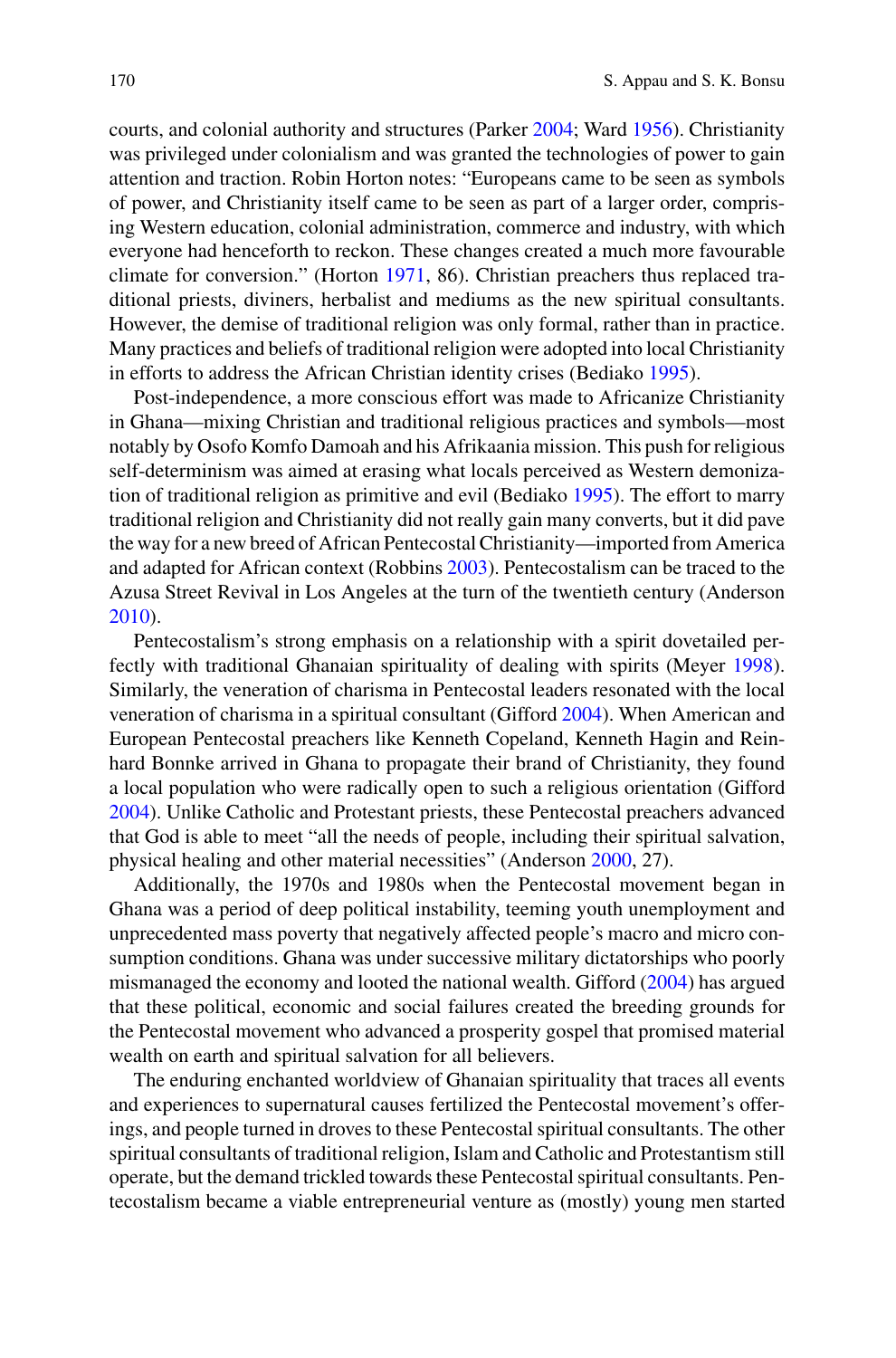churches, offering spiritual solutions to poverty, sickness, business failures, impotence, bareness and premature death (Kalu [2008\)](#page-24-14). Although more than 90% of people in Ghana are religious, Pentecostalism is now the largest religious movement in Ghana (Ghana Statistical Service [2012\)](#page-24-15). On every street corner in Ghana, in the market squares, on public transport, radio, TV and on the internet, and in neighbourhoods, Pentecostal churches and preachers—as well as their ads—dominate the local landscape in Ghana. Thus, Ghana's modern spiritual consultants are largely Pentecostal but there are many others of *akomfuo*, juju men and other spiritualists.

Unlike the form of spirituality consumed in Western contexts, the consumption of religion in Ghana is underlined by a metaphysical worldview where spirituality concerns spirits, gods and demons (Ozanne and Appau [2019\)](#page-25-16). In Ghana (and most of Africa), where no indigenous secularization project was pursued consciously, many—including the most educated and seemingly enlightened—still live in a world that is enchanted by spirits and gods (Appiah [1993;](#page-23-12) Meyer [2012\)](#page-24-16). To the Ghanaian, spirits "elude confinement to the category of religion and appear in all kinds of settings, including politics, economics and entertainment. Spirits, in other words, are not just there, as signs of a traditional past, but are reproduced under modern conditions" (Meyer [2012,](#page-24-16) 88). Ghanaian spirituality is therefore canvassed by a religious cosmology where a spiritual world exists and influences the physical world [see Danquah's [\(1968\)](#page-23-19) *The Akan concept of God*]. These foundational beliefs include the view that spirits:

- 1. are immortal and they exist in their own unseen worlds
- 2. wield and exert significant influence in our physical world
- 3. are not the same: some are good, others are bad
- 4. can disrupt an individual's predestined good life and cause misery for the person, and
- 5. have CHOSEN people (herein labelled consultants) to serve as their earthly agents, for good or harm to humans.

That the spirits are non-human suggests the need for human translators—the spiritual consultants—who have historically offered and currently offer spiritual services to adherents for fees (Onyinah [2012\)](#page-25-17). The market for spiritual consultancy services is propagated and sustained by the general Ghanaian belief that her lived experiences are managed by spirits and gods—both good and evil. We observe that many spiritual consultants—pastors, mallams and fetish priests—in contemporary Ghana promote these beliefs, indicating their tremendous similarity to the same historical role played by indigenous fetish priest (*Okomfuo*) and herbalist (*Odunsini*) in precolonial Ghana. These indigenous consultants dominated the spiritual landscape of Ghana and most of Africa until the Christian missions presented alternatives. The Christian God is now seen by many as God above all gods. Yet, behaviour patterns suggest that the Christian God is deemed to merely lead a pantheon of indigenous gods who were once venerated. This is evident in the fact that many Christian and Islamic adherents also visit fetish priests and may attend more than one church, expecting different benefits from each of these associations. Thus, it is not unusual to see a Muslim openly attending church, evidencing the plurality of choice in the marketization of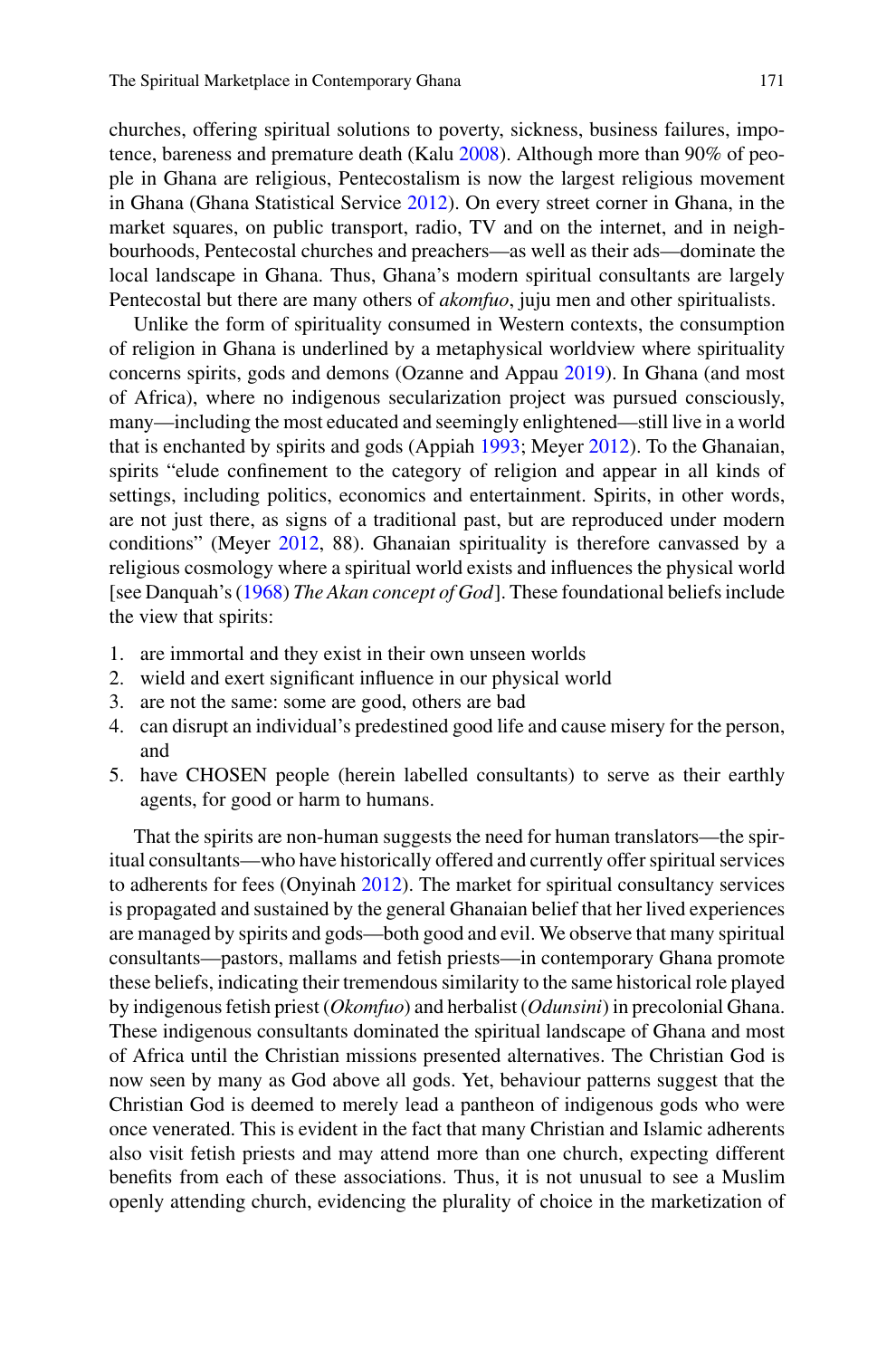religion. Many adherents note the "expertise" of different spiritual consultants and seek advice appropriately from these diverse sources for complete coverage of all their needs. But what specific value do these spiritual consultants in Ghana offer their consumers? Towards this end, we employ the explanatory lens of teleology.

#### **Teleological Value of African Spirituality**

Teleology refers to the end purpose of things, actions and experiences (Woodfield [2010\)](#page-26-1). They concern those implicit "ought to" expectations of human action, events and experiences that are discursively expressed as purpose, destiny, fate and raison d'être. Teleology suggests that there are certain predefined outcomes or purpose of human action, and anterior actions are set towards meeting or addressing this posterior end (Moore [1903;](#page-25-18) Portmore [2005\)](#page-25-19). Actions are, therefore, evaluated in light of their end purpose, but not in and of themselves; the end specifies the means. Teleological values have existed since Aristotle, and although they have been criticized by many Renaissance thinkers—like Francis Bacon who branded it as "sterile" they still underlie modern thoughts in the physical and social sciences (Woodfield [2010\)](#page-26-1). Some anthropologists have suggested that teleology provides important cultural value to many people across cultures (Daswani [2015\)](#page-23-20). In this paper, we consider *teleological value* to reference the lived value of understanding and acting towards a predefined end purpose or meaning. Even though not directly recognized in marketing and consumption studies, the teleological approach is commonly used by motivational speakers, religious preachers, politicians and marketers who offer products and discourses premised on idealized consumer goals. The Ghanaian religious context is made more interesting by the belief that the end result can be altered by appeals to the relevant principalities through spiritual consultants.

Ghanaian spirituality is conditioned on the premise that there is an end purpose, which will occur if no spiritual intervention is applied; consumption and life are geared toward these ends (Onyinah [2002\)](#page-25-0). For example, many Ghanaians operate on the cultural assumption that they are predestined by the gods (God) and spirits to attain long life, happiness, wealth, marriage and be virile (Appiah [1993;](#page-23-12) Onyinah [2002\)](#page-25-0). For the Ghanaian, failure to achieve any of these ends is unnatural. Thus, the death of a young person, for instance, raises spiritual questions. Such death indicates spiritual interference in the natural order by another who does not want a good life for the dead one, because young people are not intended to die. Spiritual consultants will be sought to help identify the source of this "evil" and to deal with it mercilessly. Even so, there is also the belief that an unfortunate few are predestined towards negative ends like premature death, material impoverishment and barrenness as the will of the gods (Danquah [1968\)](#page-23-19). Necessary anterior actions may be taken to alter such destinies, assuming a flexible teleology.

The preceding would suggest that Ghanaian spirituality concerns those actions that can help achieve (prevent) a certain or unknown desired (undesired) predestined life. Ghanaian spiritual consultants, aware of this need, package services that offer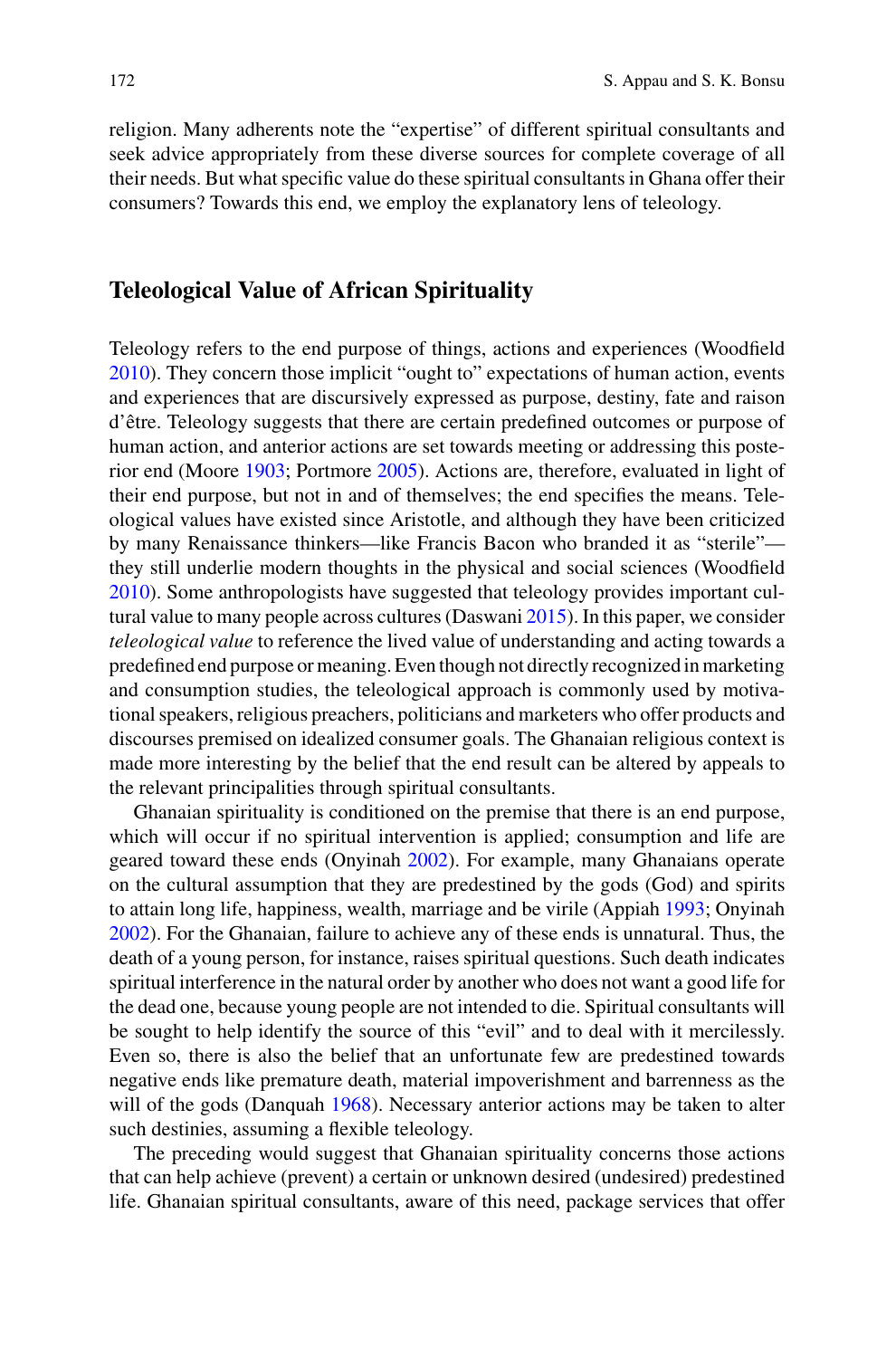such teleological value in three interlinked functions that Horton [\(1997\)](#page-24-3) has identified as fundamental to traditional African religious thought: to explain (current events), to predict (future events) and to control (current and future events).

#### *Explanation*

One major function of the teleological perspective is to provide explanations with a causal narrative for lived experiences. It addresses the question of "why", leading to the plausible point that there is a spiritual cause to every outcome in life experiences. The consumption of spirituality services is animated by this teleological function for explanations of life experiences and the bigger questions of life (Carette and King [2005\)](#page-23-10). The quest for meaning, purpose in life and one's place in the cosmos are all geared toward explaining the "whys" of life. Daniel Batson and his colleagues have argued from this perspective that everyone is religious because the function of religion is to provide such existential explanations (Batson et al. [1993\)](#page-23-21). However, Foucault's [\(1988\)](#page-24-17) technologies of the self would negate this notion of pre-destination especially because of his argument that self-reflection, meditation, self-narratives and other personal practices guide various outcomes in one's life. That is to say, the locus of control in any life rests with the individual—this individual has the power to take certain actions that will chart her destiny. This may be so in the Western world where life projects are believed to be within the control of the individual. In societies like Ghana and many others in Africa where identities are communally constructed and enchanted, even the ability to reflect on one's actions are managed by other key actors in the physical and spiritual realms.

# *Prediction*

As a function of teleological value, prediction is linked with the ability to understand what is yet to happen, often based on an explanation of present events and experiences. It is the primary currency of science to make predictions of future events based on an explanation of an experienced (empirical) event (phenomenon). Teleological value is similarly derived from this extension of explanation of current events to extrapolate possible future events. For example, consumers who explain the success of their sports team as an outcome of their consumption of Doritos chips believe that their team will win their next game, if only they eat Doritos chips (Hamerman and Johar [2013\)](#page-24-18). In science, however, the uncertainty of prediction is acknowledged with probabilities of outcomes. Teleological perspectives offer possibilities, instead of probabilities, and then provide alternate explanations when the prediction fails. This is observed in Ghana's spiritual market when a spiritual consultant makes a prophecy that does not come true and the spiritual consultant has to provide a reason why the prediction failed.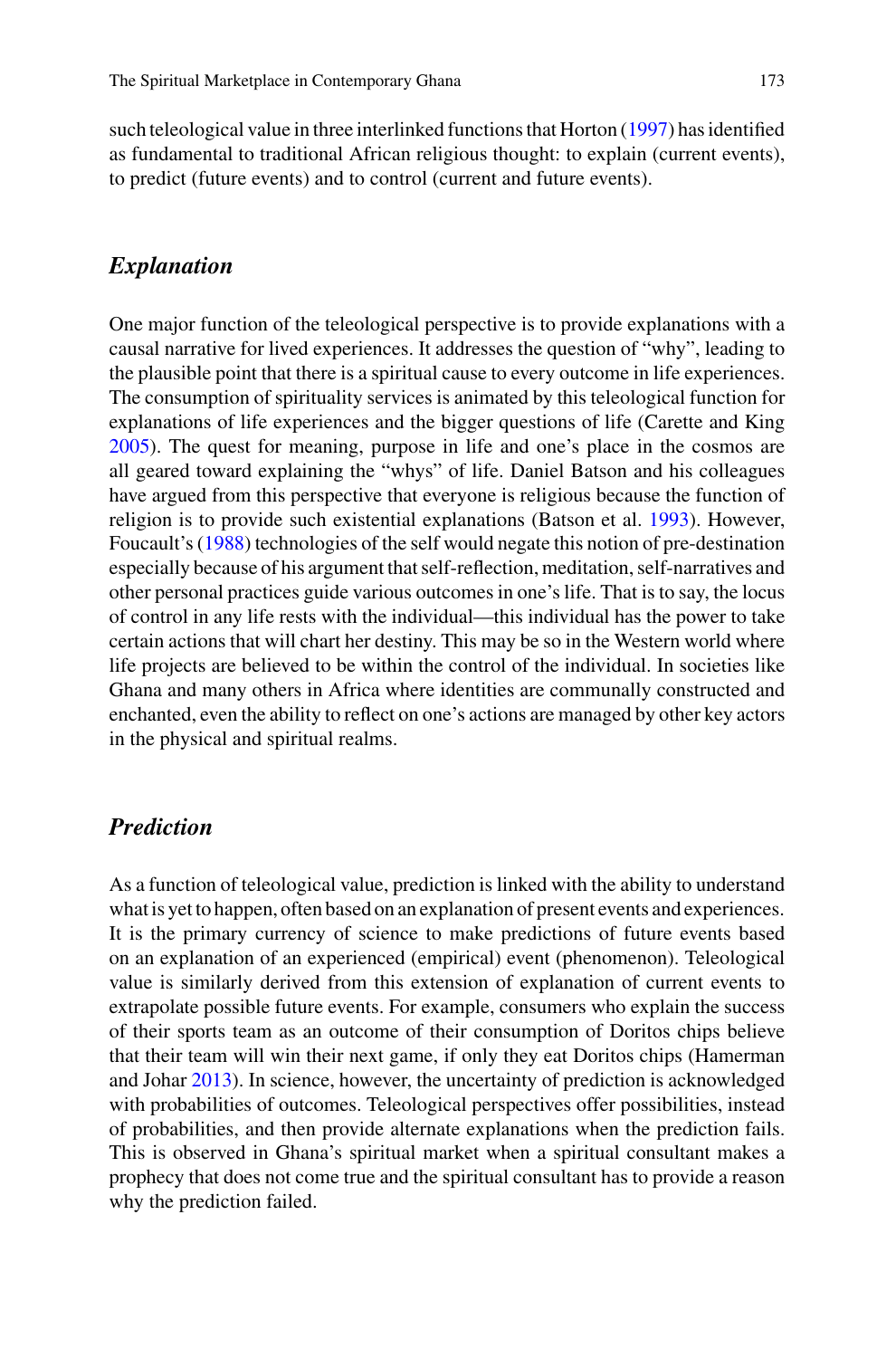Prediction is an important manifestation of teleological authenticity. For example, the purpose of a chair is mainly to provide seating; that is its teleological function. But the chair's authenticity as a chair hinges on its ability to function towards this end now, and in the future. If it fails to fulfill its teleological purpose at some point in the future, it is no longer a chair. A consumer thus purchases a chair, an insurance policy, a car and observes religious requirements because of the linked teleological value it is predicted to provide in the future in the form of seating, asset security, transportation and eternal life in heaven respectively. These predicted teleological values have varied empirical guarantees but they are all nonetheless logical in linking predicted ends to anterior actions. The point, once again, is that teleological value is not constrained to religious practice but extends to various aspects of life and markets.

## *Control*

Being able to explain and predict events leads to the confidence that one can manage present and future events. The teleological function of control concerns matters on "how to …?". This function assumes that once a person can explain and predict events, they can influence the desired or undesired ends by manipulating the anterior actions. Being able to explain (and predict) what enables a chair to function towards its teleological purpose of seating, also enables the consumer to control the chair in this manner, for example, by not breaking one leg of the chair. For consumer behaviour, a useful illustration of the teleological function of control is the consumption of hope (MacInnis and de Mello [2005\)](#page-24-19). Hope is "omnipresent in marketing contexts" (Poels and Dewitte [2008:](#page-25-20) 1030) as advertising is used to create hope of achieving certain desired ends if the advertised products are consumed. Thus weight loss products and services, lottery tickets and investment products, self-help books and so on are presented as the necessary anterior actions to the teleological ends of the ideal body, material wealth and happiness (MacInnis and de Mello [2005\)](#page-24-19). Hope is therefore about control or the desire and agency to achieve certain teleological ends (Snyder [2002\)](#page-25-21). But this is premised on an existing explanatory linkage between the ends and specific means, and the certainty that manipulating the means will most likely lead to the desired end.

Collectively, these three functions—explanation, prediction and control—are the shared functions between (Western) modern science and (traditional) African religions, albeit with different contextual motivations and expressions (Horton [1997\)](#page-24-3). We extend Horton's work, first by situating these functions as value outcomes in the commercial practice of spiritual consultants in Ghana. We anchor our analysis of modern spiritual consultants within the historical (traditional) roots of their practices and services, drawing attention to moments of continuity and discontinuity between them and their traditional predecessors in their contemporary marketization of their roles and services.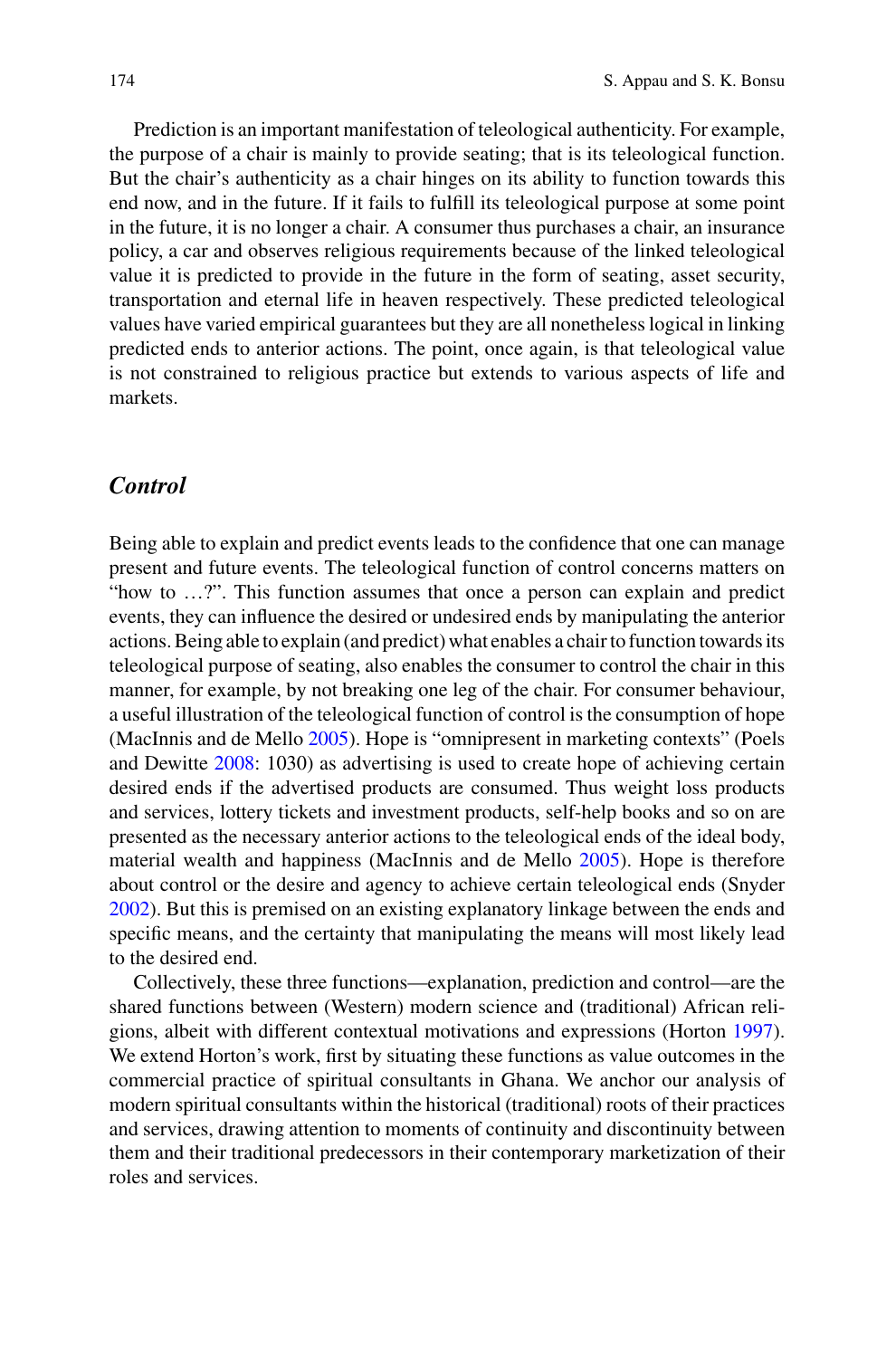# **Methodology**

Like Mbiti [\(1969\)](#page-24-20), we believe that the intricate weave of religion into African lives leads one to conclude that any "study of [African] religious systems is, therefore, ultimately, a study of the peoples themselves in all the complexities of both traditional and modern life" (p. 1). Thus, trying to understand the consumption value of modern spiritual consultants in Ghana calls for a complex review that requires a multi-method approach to experiencing religious life in all its forms. Our data sources include news media coverage, viral social media videos, books and roadside (outdoor) advertising by Ghana's many spiritual consultants.

# *Media Coverage of Celebrity Consultants*

A major source of data for this study was mass media news coverage of popular spiritual consultants in Ghana. Many spiritual consultants in Ghana enjoy celebrity status, partly because of their accumulated wealth from their services, and the veneration of their role in the cultural imagination (Gifford [2004;](#page-24-13) Piot [2010\)](#page-25-22). The extent of coverage that the media gives to their practices and utterances underscores their legitimacy as cultural and marketplace institutions (Humphreys [2010\)](#page-24-21). We engaged in a convenient sampling of news media headlines on celebrity spiritual consultants in Ghana over the five-year period spanning 2013–2018. These celebrity spiritual consultants often headline the news for their comments or actions regarding important macro consumption issues such as sports, politics and the broader economy.

Examples of headlines in our data include several of Pastor Mensa Otabil's often critical commentary on government's economic policies, and Archbishop Duncan-Williams leading his church in prayers to arrest the decline of the national currency against the dollar (cite). Our sample also includes headlines on controversial practices by spiritual consultants like Nana Agradaa's doubling of people's money and her subsequent claims by some who said they were duped by her; the open rivalry between Bishop Obinim and Rev Owusu Bempah (and also with Kwaku Bonsam) that was to culminate in a direct contest at the Accra Sports Stadium to decide on who was more powerful; Obinim's claimed erasure of material troubles through the burning of used underwear; Rev Obofour's claimed healing of those afflicted with HIV/AIDS and Hepatitis with a red substance he described as "the Blood of Jesus" and Prophet Nigel Gaisie's prophesy regarding the death of popular dancehall artiste Ebony Reigns, which actually occurred in February 2018. Osofo Kyiri Abosom (literally, the pastor who hates traditional gods) and some of his antics are also captured. Many others (e.g. Alhaji Baba Fear God; Nana Sika, Mallam Black Power; Ogyaba; Prophet One) also present data worthy reviewing for our purposes.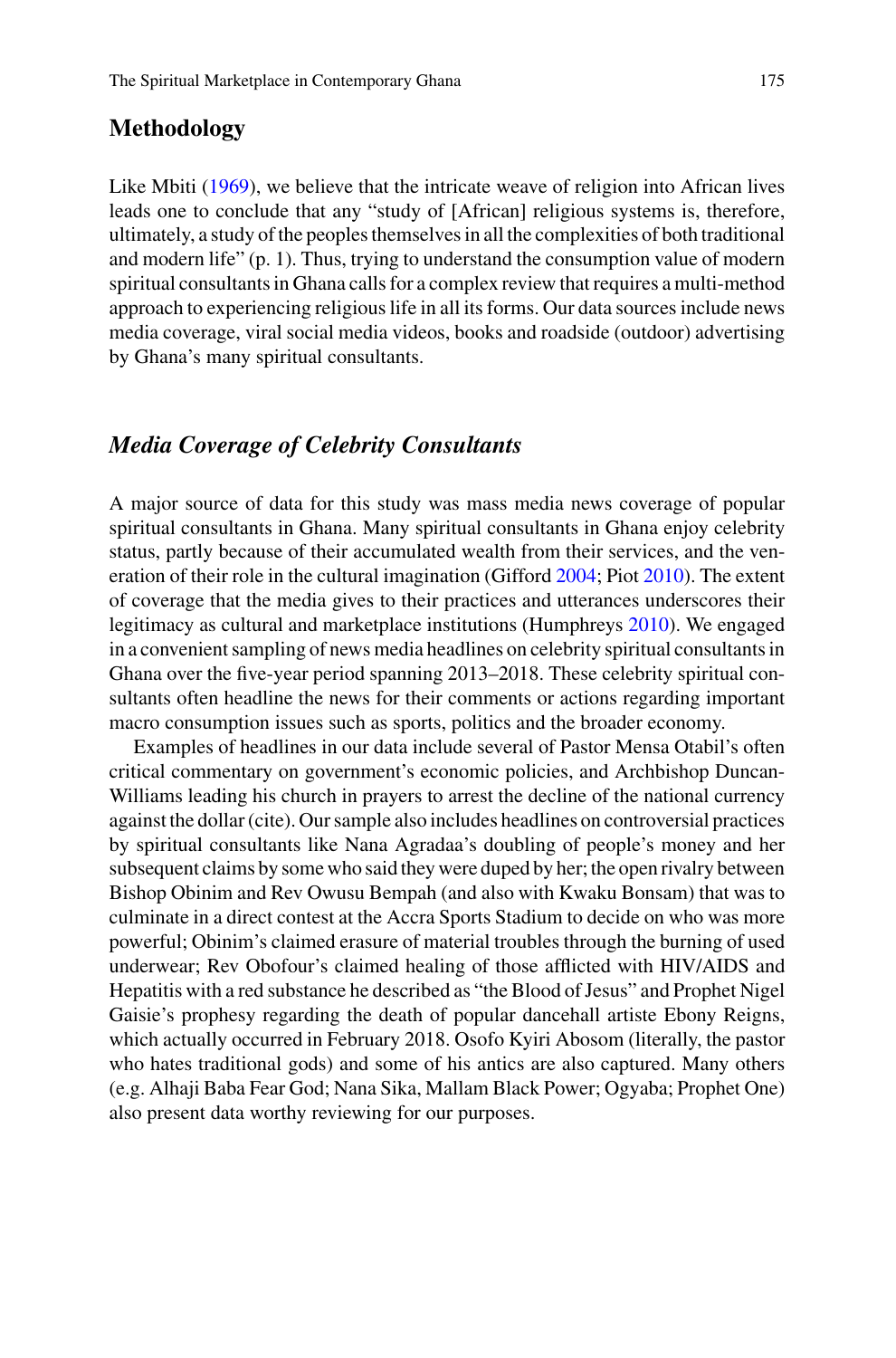## *Roadside Advertising*

Ghana's roads and streets are indiscriminately littered with outdoor ads by spiritual consultants, particularly Pentecostal pastors and juju men. We refer to these as roadside advertising, following Ukah [\(2008\)](#page-25-23). We used a combination of photography from fieldwork and internet search to collect over 100 images of billboards, posters and banners of spiritual consultants advertising their service offerings—time and place of service—special events, and generating brand awareness. We reviewed all the roadside advertisements. Even though only a few (See Appendix for example) are featured in this paper, the core essence of these adverts and their implications for spiritual work among adherents are the same. What we present therefore are for illustrative purposes only and not because they are the only ones that capture the relevant spiritual work.

#### *Viral Videos*

The third source of data includes videos of spiritual consultants that go viral on social media and social messaging apps—mainly Whatsapp. These videos include TV and radio ads and infomercials by spiritual consultants, and clips of TV broadcast of spiritual consultants during moments of their service delivery and interviews they grant to journalists. The videos often go viral due to their controversial and/or comedic content. For example, one TV ad that went viral on Whatsapp showed a traditional spiritual consultant named Nana Agradaa who promises to magically double any amount of money a customer brings to her shrine. She also has other videos shared on Youtube and Facebook showing her magically doubling money on live TV. Indeed, many of the issues captured in the traditional media would tend to have a social media equivalent. To avoid double-counting where there were multiple versions of the same story, the more detailed version was included in our data and counted only once.

## *Books*

Many spiritual consultants—particularly Pentecostal pastors— author books covering a wide range of theological and secular topics. Authoring books serves as a mark of possessing the cultural capital of the educated elite that has been at the forefront of managing Ghana's globalized post-colonial image. It is authentication that situates Ghana's Pentecostal pastors within the league of other celebrity Pentecostal preachers around the world who also author books to advance their ministries. Books also serve as a means of diffused consultancy, enabling spiritual consultants to codify and distribute their value offering in print and digital text. Pastor Mensa Otabil, for example,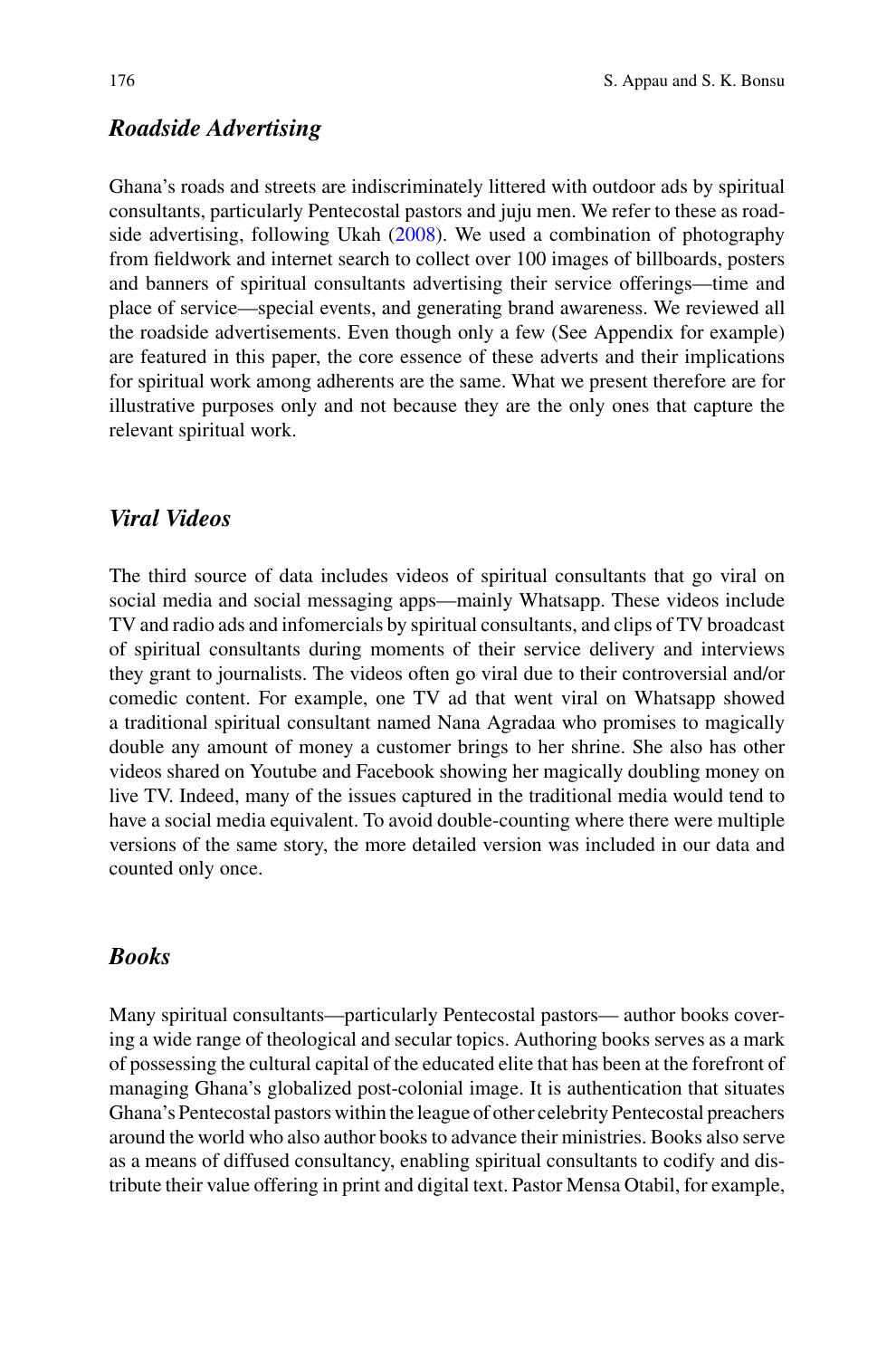has a number of books available for purchase on Amazon, with titles like *Four Laws of Productivity*, *Endurance*, *Goal Setting and Goal Getting* and *How To Have A Lasting Marriage*. Bishop Dag Heyward-Mills, founder of Ghana's biggest conglomerate of churches—Lighthouse Chapel—has a website (http://daghewardmillsbooks.org/ [eng/\) dedicated to the sale of his many authored books. Our data included a review](http://daghewardmillsbooks.org/eng/) of over 50 books authored by the celebrity pastors that we included in our sample.

#### *Data Analysis*

Data analysis was an ongoing process that began during initial data collection and continued throughout the research process (Emerson et al. [1995\)](#page-23-22). The earlier analysis was considered preliminary, intended mainly to guide data collection with a focus on grounded spiritual consultant practices and their adherents' participation in their activities. Analytical categories emerged from the data. Detailed analysis began after data collection with a complete review of all the data gathered. Such a holistic review of the data allowed for thematization at the global level within the data (Giorgi [1997\)](#page-24-22). Our approach was one that required travel back and forth between personalized accounts and analytical structures in the process of developing theoretical points of interest (Emerson et al. [1995;](#page-23-22) Strauss and Corbin [1990\)](#page-25-24). Literature on the socio-cultural background of African religions and spirituality provided further bases for interpretation (Thompson [1997\)](#page-25-25). Our diverse data sources allowed for cross-integration of interpretations. After evaluating several possible frameworks derived from our analysis, we settled on one that seems to offer a strong contribution to theory without compromising the integrity of the ethnographic experience.

# **Spiritual Consultants and the Marketing of Teleological Value**

We begin our findings by locating the practices of spiritual consultancy within its precolonial roots and mapping the historical events that shaped its practice and subsequent influence on modern spiritual consultants. We then examine how modern spiritual consultants produce and sell teleological value as consultancy services to the Ghanaian consumer using the same template as their precolonial predecessors, but with adaptations to suit modern consumer needs. We use several illustrations to show how spiritual consultants have remained relevant in Ghana because of their ability to help the Ghanaian explain, predict and control structural changes and lived experiences that affect people's consumption and livelihood.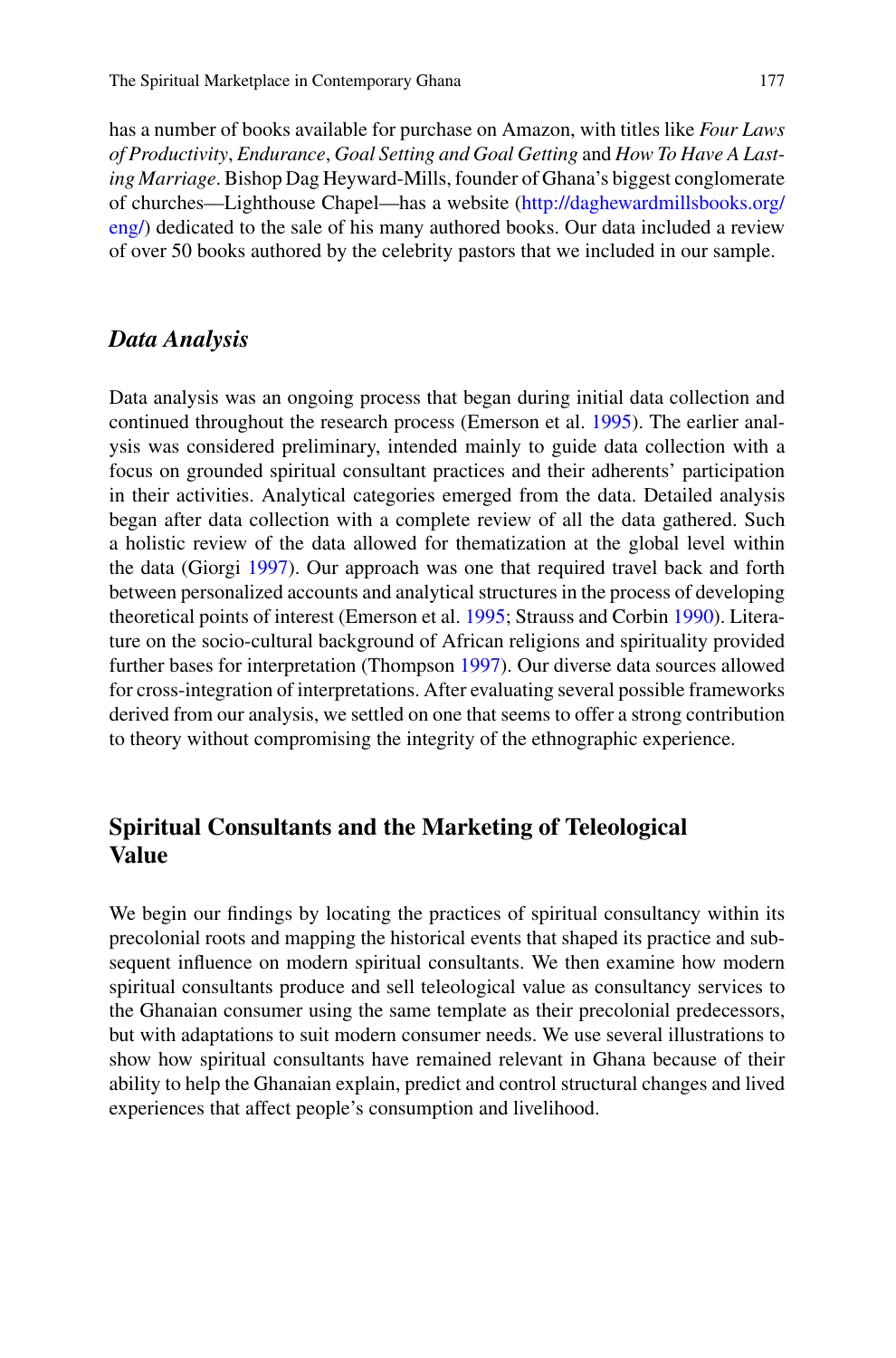# *Explanation: The Teleology of Enchanted Rationalization*

Arguably, religion is antithetical to rationality. Marx, Freud, Weber and many scholars have reduced the function of religion to fanaticism and magical thinking. However, to the extent that religion, for the most part, is not falsifiable, it cannot even be considered irrational; it is non-rational (Alcock [1992\)](#page-23-23). No one can prove that God exists, and no one can prove that God does not exist. Nonetheless, by assuming certain ends—like a place in heaven or hell after death—religion produces its own "logic" by ordering anterior lifestyles towards these ends. If God will send you to hell for premarital sex, then it is only rational that you do not engage in premarital sex. This will be true if God exists—which we cannot prove or disprove—but for the millions who believe that God exists, this "makes sense".

The teleological function of explanation here is, therefore, a discursive rationalization of such religious beliefs. Religious teachings have power over adherents because they are ordered towards certain ends that believers hold to be true, rooting explanations on *why* such ends are met or unmet. Spiritual consultants in Ghana serve as experts in these domains, proffering explanatory links between experience and ends that are held to be true. Such truths are more palpable when they are anchored in historical cultural practices. In traditional (precolonial and colonial) Ghana, when people experienced an event that affected their lives, they consulted a spiritualist for explanations. Such consultations were especially pertinent for experiences that deviated from expected teleological ends like the death of a young person, inability to bear children, or constant crop failure when those of others yield successful harvests. The traditional Akans of Ghana referred to such consultations as *abisa*, which literally translates as 'an enquiry' (Onyinah [2002\)](#page-25-0). The host of spiritual consultants—priests, herbalists, sorcerers—specialized in different areas of spiritual services, either by training or ordination. Using a combination of magical allusions to gods, spirits and ancestors, and deep social wisdom of relational structures, dynamics and community living, spiritual consultants then offer prognosis of the matter to determine why such an event happened to this person to disrupt their expected attainment of wealth, health, childbirth, life and happiness (Appiah [1993;](#page-23-12) Horton [1997;](#page-24-3) Onyinah [2002\)](#page-25-0).

The prognosis tended to be one of enchantment, enamored with magical permutations and allusions to spiritual matters and agents. Witchcraft, an evil spirit within a person that is used to cause harm to others, for example, was an important explanatory phenomenon in the practices of traditional spiritual consultants in precolonial and colonial Ghana (Onyinah [2002;](#page-25-0) Parker [2004\)](#page-25-14). In many African tribes, witchcraft was used to explain relational conflicts, material wealth imbalances, illness, accidents and death. Ward [\(1956\)](#page-26-0) observed a service encounter in a witch-finding shrine in colonial Ghana. A man who had a car accident in addition to losing his business consulted a shrine for explanation. His misfortune was attributed to his sister who had used witchcraft against him. The sister was brought to the shrine, where she confessed that she had done so because the man did not support her financially when he was rich. Such confessions authenticate the witch finder as an expert on spiritual matters and justify belief in the enchanted worldview that frames the practice. As many in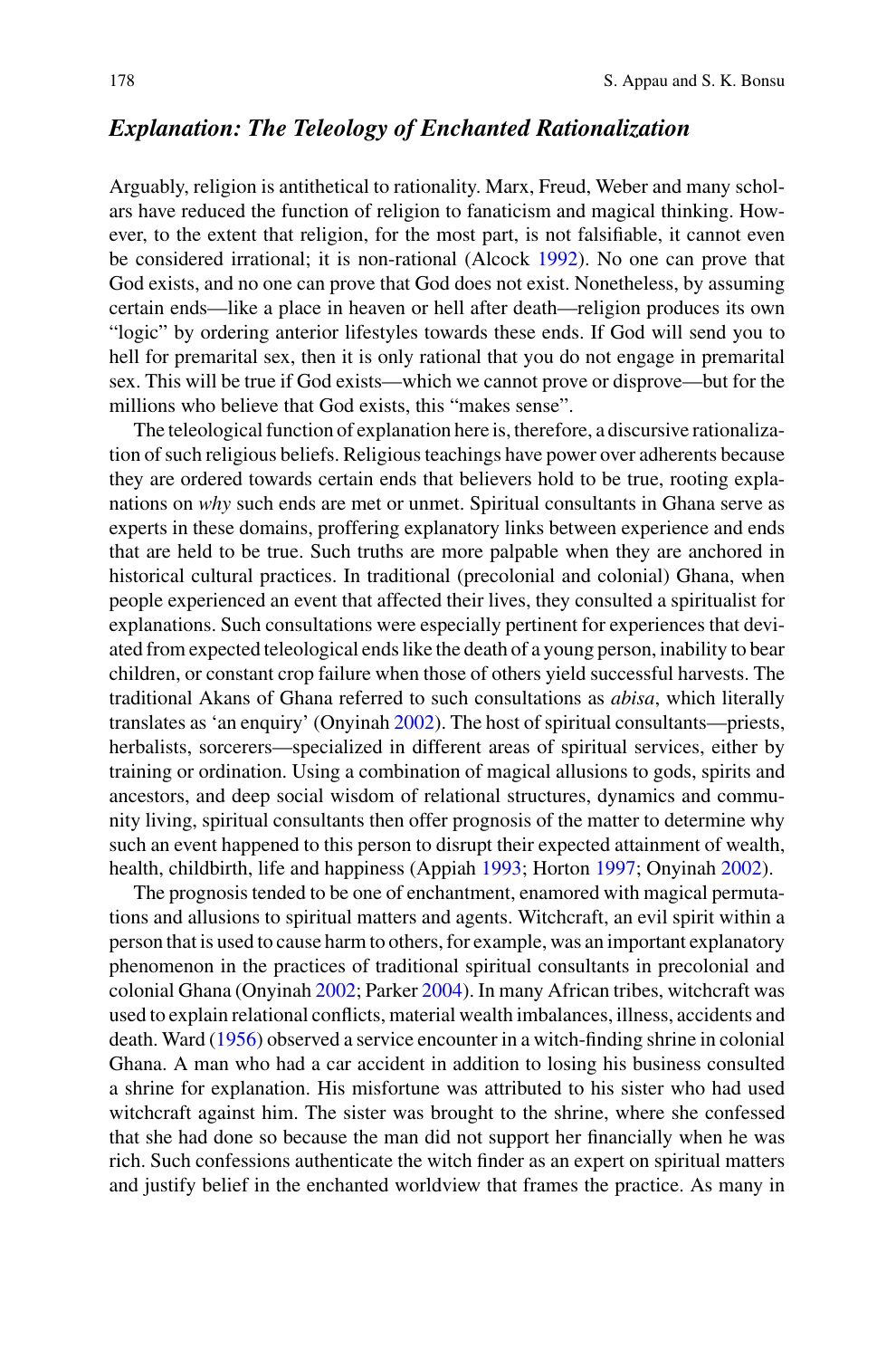post-World War II colonial Ghana experienced economic hardships, they attributed their misfortunes to witches and other principalities and employed the services of spiritual consultants (Ward [1956;](#page-26-0) Piot [2010\)](#page-25-22). Witchfinders became popular as they offered what was deemed to be the spiritual antidote to the economic system's failure. Their marketization mechanics relied mostly on word-of-mouth, and the public performance of their services to communicate their authenticity in delivering on the teleological value of explanation.

Like their precolonial predecessors, modern spiritual consultants in Ghana provide teleological value by proffering prognostic explanations via an enchanted reality for consumers. They focus on perceived deviations from the expected teleological norms of long life, marriage, children, wealth and good health. It is not uncommon for the average Ghanaian who encounters any "abnormality" to consult a pastor, okomfo or mallam; some consult all three. In Pentecostal parlance, such consultations are called "counselling", and often involve pecuniary contributions by way of consultation fees, offerings and compulsory purchase of "anointing oil". For a consultation, the consumer makes an appointment with the pastor through telephone, social media or other means, which are pre-advertised by the consultant. For example, Pastor Kyiriabosom in his TV adverts clearly explains that his counselling services attract a set fee for a fixed period of time during the agent's regular hours. A fee schedule is available for customized times and enhanced privacy for clients. Many use a prepared questionnaire to investigate the consumers' family history, lifestyle and affiliations to other spiritual consultants like traditional priests, Islamic spiritualists and other pastors. Typical explanations for 'abnormalities" include witchcraft, problematic ancestral ties to indigenous gods, spirits and deities, spiritual contamination and "sinful" lifestyles that open the person to spiritual attacks on their "God-given destiny".

To attract those who seek to believe witchcraft is the source of their problems, a popular pastor, Rev Obofuor calls out witches during his services. The practice reinforces the adherents' belief in Obofuor as a true agent of God on earth. Many charismatic pastors (e.g. Kyiriabosom, Nkuto, Obinim, MOGPA) engage in such acts. A variation of the act includes situations where, on invitation, a constrained evil spirit will manifest its presence by possessing another person (most likely, the afflicted) and speak plainly about the harm it has caused. Following the confession, the spirit is commanded out of the person's life with a lot of fanfare. The witch may be "killed" spiritually in the process. Testimonies abound to suggest that the killing in the spiritual world is also manifested in the physical world. With the benefit of modern marketing media, these services and the testimonies of satisfied customers are broadcast live on radio and cable TV, and/or shared on Youtube for mass awareness and consumption.

One of the most trending prognostics offered by spiritual consultants—like Rev Isaac Osei-Bonsu of the Moment of Glory Prayer Army (MOGPA)—to explain negative consumer experiences is a Pentecostal phenomenon known as *spiritual marriage*. Spiritual marriage infers a marital relationship with a spirit, evidenced most often by consistent sex dreams with this spiritual spouse. Other evidence of spiritual marriage includes wet dreams or dreams in which the person is pregnant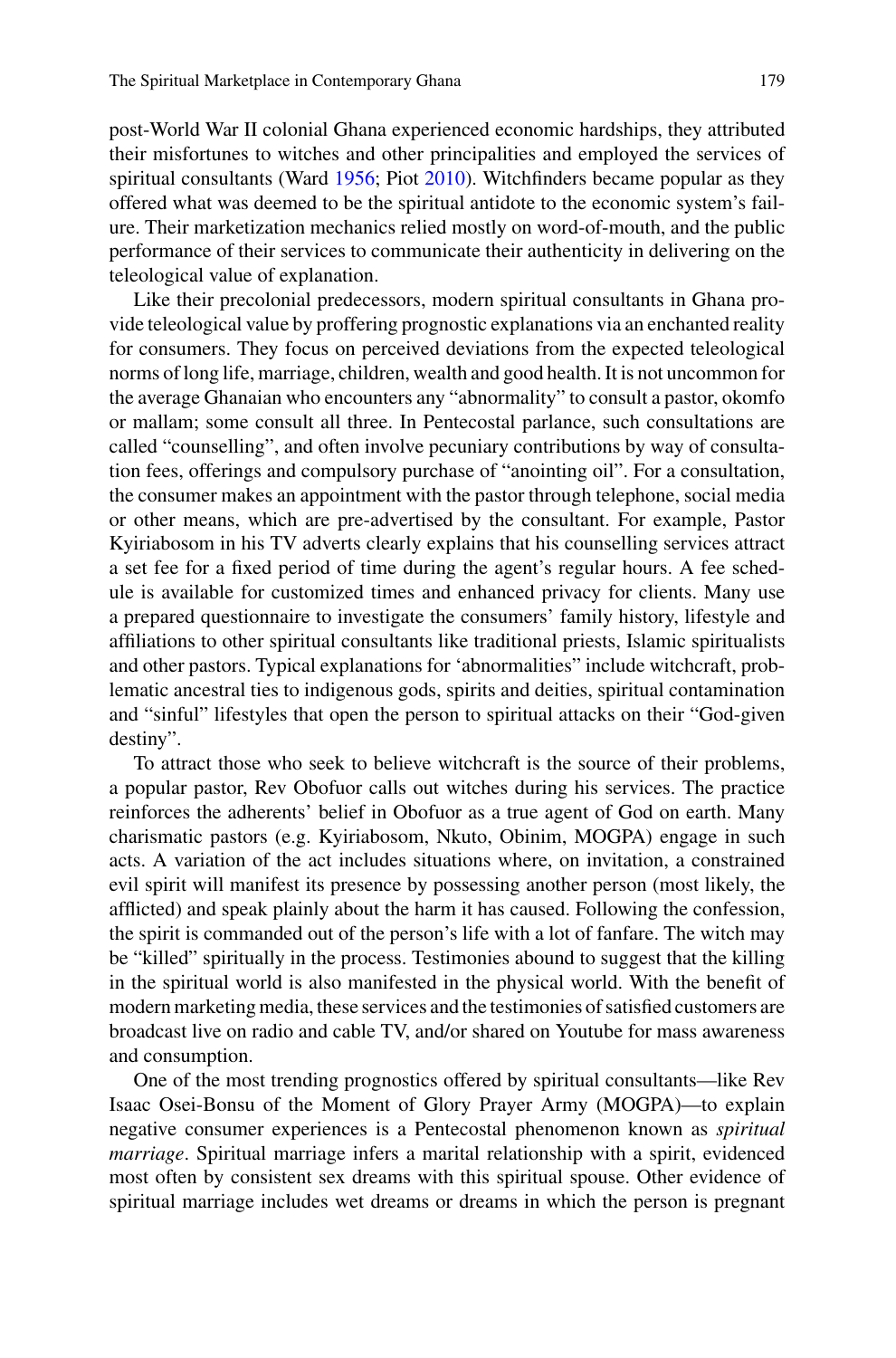or breastfeeding a baby. Many Ghanaians believe that dreams offer a glimpse into the spiritual realm and the spiritual consultants know this. Rev. Osei-Bonsu employs these beliefs to suggest that seeing oneself having sex with another person in a dream infers a spiritual sexual relationship (Osei-Bonsu [2013\)](#page-25-26). Rev Osei-Bonsu argues that spiritual marriages are caused by "sinful" lifestyles of fornication, pornography and provocative attiring. For example, watching pornography makes the consumer susceptible to contamination by sexually perverse spirits that enter the person and marries them spiritually.

In his books and many of his sermons, Rev Osei-Bonsu has posited spiritual marriage as the explanatory cause for a considerable list of negative consumer experiences. These include problems like chronic generational poverty, failed businesses, poor academic performances, joblessness, health problems like candidiasis, adult bedwetting, mental health problems, excessive menstrual pains, alcohol and drug addiction (Osei-Bonsu [2013\)](#page-25-26). He explains that the spiritual partner afflicts the person with these negative experiences in the physical world to make living a joyless experience so that the only pleasure they can have is spiritual sexual experiences. For this same reason, a jealous spiritual spouse also causes relationship problems for the person in the physical world. These include spousal abuse, financial hardships in marriage, death of betrothed just before wedding, lack of interest in marriage and persistent opposition of preferred partners by parents. Using this enchanted prognosis of spiritual marriage, he problematizes consumers' lived negative experiences as a derailment from their predestined claim on good health, marriage, childbirth and wealth. The function of such prognoses situates a social institution—marriage in the realm of the spiritual concretized in manifest experiences. Like the use of witchcraft by traditional spiritual consultants, the use of such prognostic deepens a cultural discourse of enchantment that governs consumer imaginations, further providing a cultural frame that legitimizes the relevance of modern spiritual consultants and their services.

## *Prediction: The Teleology of Foresight*

Through explanations, modern spiritual consultants link events and ends to explain consumers' lived experiences. Based on this teleology of rationalization, they attempt to predict future events that may affect consumption and livelihood. One such mechanism of prediction is prophecy, a foretelling of future events based on spiritual insights. As a practice, prophecies are a relic from traditional spiritual consultants of precolonial Ghana that shaped Ghanaian spirituality assumptions that events first occur in the spiritual world before they manifest in the physical world (Appiah [1993\)](#page-23-12). Hence the belief that spiritual consultants who possess the "eyes" or expert insight into the spiritual world are able to foresee and predict outcomes. The uncertainty of future events renders the teleological value of prediction highly desirable as it enables the consumer a look into events that may derail their trajectory to their expected teleological end of long life, wealth, marriage and childbirth.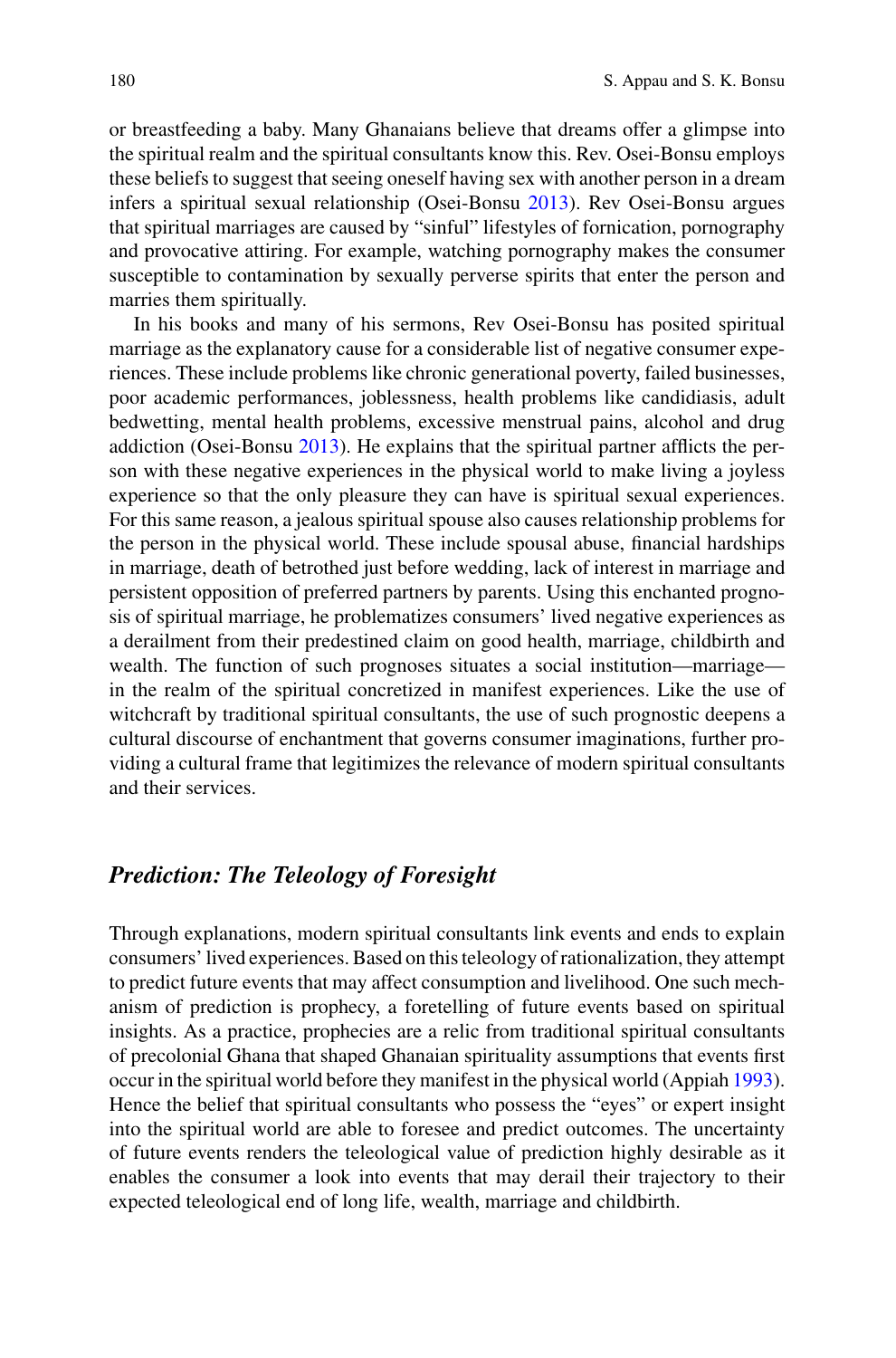Prophet Isaac Owusu Bempah of the Glorious Word Power Ministry International has gained celebrity status in Ghana for his famous prophecies, which people believe often come to pass. Prophet Bempah gives multiple prophecies to individual consumers in his church pertaining to their health, business, families, marriage and material prosperity. He is most famous for his often-anticipated new year's eve prophecies pertaining to events that would occur in the coming year. Much of these prophecies pertain to local and global political events, the fate of the national currency, and the performance of the national football team in continental competitions. Most notably, his prophecies center on death, especially impending deaths of celebrities and former or current politicians who would die in the coming year, and major road accidents that will claim many lives and where they will occur.

He predicted in 2015 that the then opposition party leader, Nana Akufo-Addo would win the 2016 election (Ansah [2015,](#page-23-24) citifmonline), even though this was a long shot. Akufo-Addo won the election and Prophet Bempah cemented his celebrity status. Akuffo-Addo spent his first Sunday as President of Ghana visiting and delivering a speech at a thanksgiving church service to celebrate his election victory in Prophet Bempah's church—excellent publicity to reinforce his connection to spiritual powers and establish his link to tangible power by virtue of his involvement in the spiritual realm. Prophecies define Prophet Bempah's profession, in name and in function, and the market and cultural value of getting a glimpse of otherwise uncertain future events give authentication to his spiritual services.

Prophecies, like those offered by Prophet Owusu Bempah reduce consumer agency to subjectivity, with lived experiences situated as occurring in a space beyond a person's control. In other words, a person's fate is already written, like Achilles' death in Troy, and if the person takes no deliberate action to change the script, they will meet this end. Thus, Akufo-Addo is assumed to have won the Presidency in 2016 not because he campaigned well but because he was destined to become President. All electoral efforts and active public exercise of their voting rights to bring him to power were only props in a prewritten script. Owusu Bempah apparently knew this all along and encouraged the President-to-be as he campaigned on the slogan "The Battle is the Lord's". In this case, agency is redirected to the image of the consultant and the market in which he and his colleagues (competitors) operate.

Prophecies do not always come to pass, even those by Owusu Bempah. Several celebrity deaths he predicted for 2017 did not occur. When prophecies fail, explanations are marshalled as post-rationalizations for the failure. It is on such occasions that the prophets point to the view that prophecies are meant to offer the affected consumer a chance to change the expected outcome by rewriting the script if the expected end is not desired. It is presumed then that the spiritual agent intervened to change the script in those instances where a prophecy does not occur. Prophet Nigel Gaisie's prophecy about the death of music sensation *Ebony Reigns* in a car accident was no news until the artist died in February 2018 as predicted. Ebony was 20 years old; clearly too young to die and especially at the height of her musical career. The prophet went out of his way to let the world know that he had prophesied accurately. Nigel also prophesied the emergency health challenge that would be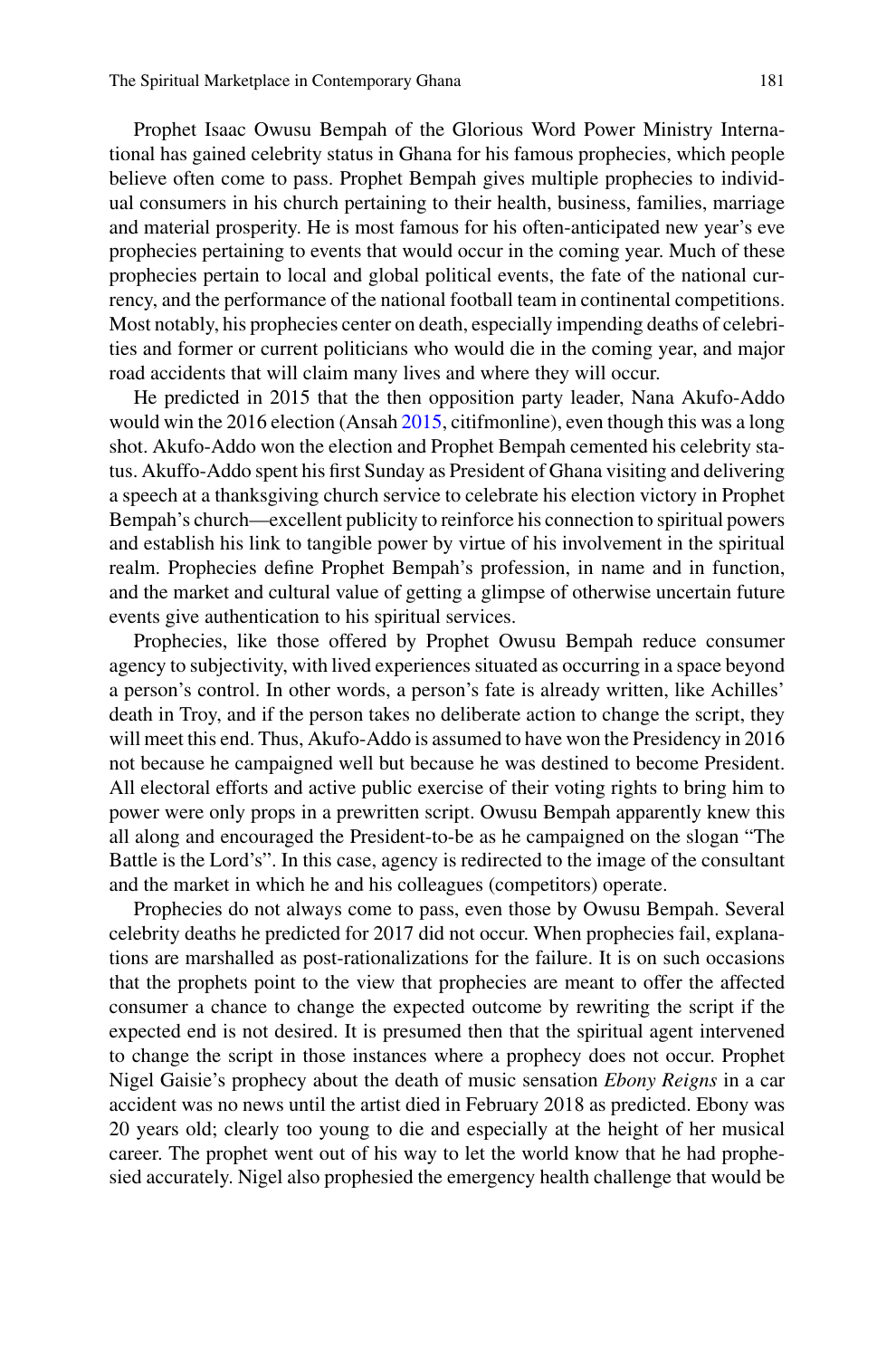faced by Ghana's Vice President; that has also occurred. There is no better way to fame in Ghana's spiritual space than to give accurate prophecies.

Through prophecies, spiritual consultants situate the pre-ordained future in the realm of an otherwise inaccessible spiritual world and then provide people liminal access to experience the future (spiritual world) in the present (physical world). The teleological value of prediction—like prophecies—to consumers who pay for them lies in the hope that they can control their predestined future if they can bypass the temporal order, and glimpse into the future in the present.

# *Control: The Teleology of Agency*

The most important teleological value offered by modern spiritual consultants is control. Explanations and predictions are often the foundations to elicit and justify the teleological function of control. This is evident in Prophet Nigel Gaisie's supposed invitation to *Ebony Reigns* and his family to see him for an intervention after the prophecy about her impending death. Ebony's manager published private messages between him and Ebony on social media that showed that they had received multiple prophecies from Pentecostal pastors that the star would die in a motor accident. The narrative that emerged from this in the national media was that it was the singer's inevitable destiny to die at that time, and nothing could have prevented it.

Prophet Nigel was supposedly in control of the situation and would have "removed" the accident from her path. Information on social media suggests that Ebony Reigns believed the prophecy and was concerned for her life. She was discouraged from seeing the prophet by her management team. Responding to Gaisie's call would have meant Ebony would have taken control of her life through the prophet. Such control indicates an insurrection of consumer agency towards correcting a derailment or maintaining a trajectory towards desired ends. Indeed, many people visit modern spiritual consultants to get directions (*akwankyere*) on how to achieve (avoid) a desired (undesired) expected end. In addition to counselling and prophecies that link cause and effect for present and future events, modern spiritual consultants offer services and products to give consumers (a sense of) agency in their lives. Adherent agency is derived from the consultant's presumed power over events in the mortal and material worlds inhabited by supernatural beings. The adherent's first step towards control is to accept the authenticity and power of the consultant.

Here, we find moments of discontinuities of practices between modern and traditional spiritual consultants, despite continuity in teleological functions. Unlike traditional spiritual consultants who rooted control over events within the continuity of ancestral veneration, modern spiritual consultants like Pentecostal pastors affect a "break from the past", casting ancestral ties as malignant ties that derail people from achieving their desired end (Meyer [1998\)](#page-24-12). Instead, they root control within an intricate web of (neoliberal) marketplace orientation, practices and objects (and substances) that requires deference and reference to themselves. The adherent should offer loyalty and absolute obedience to the consultant in order to be protected from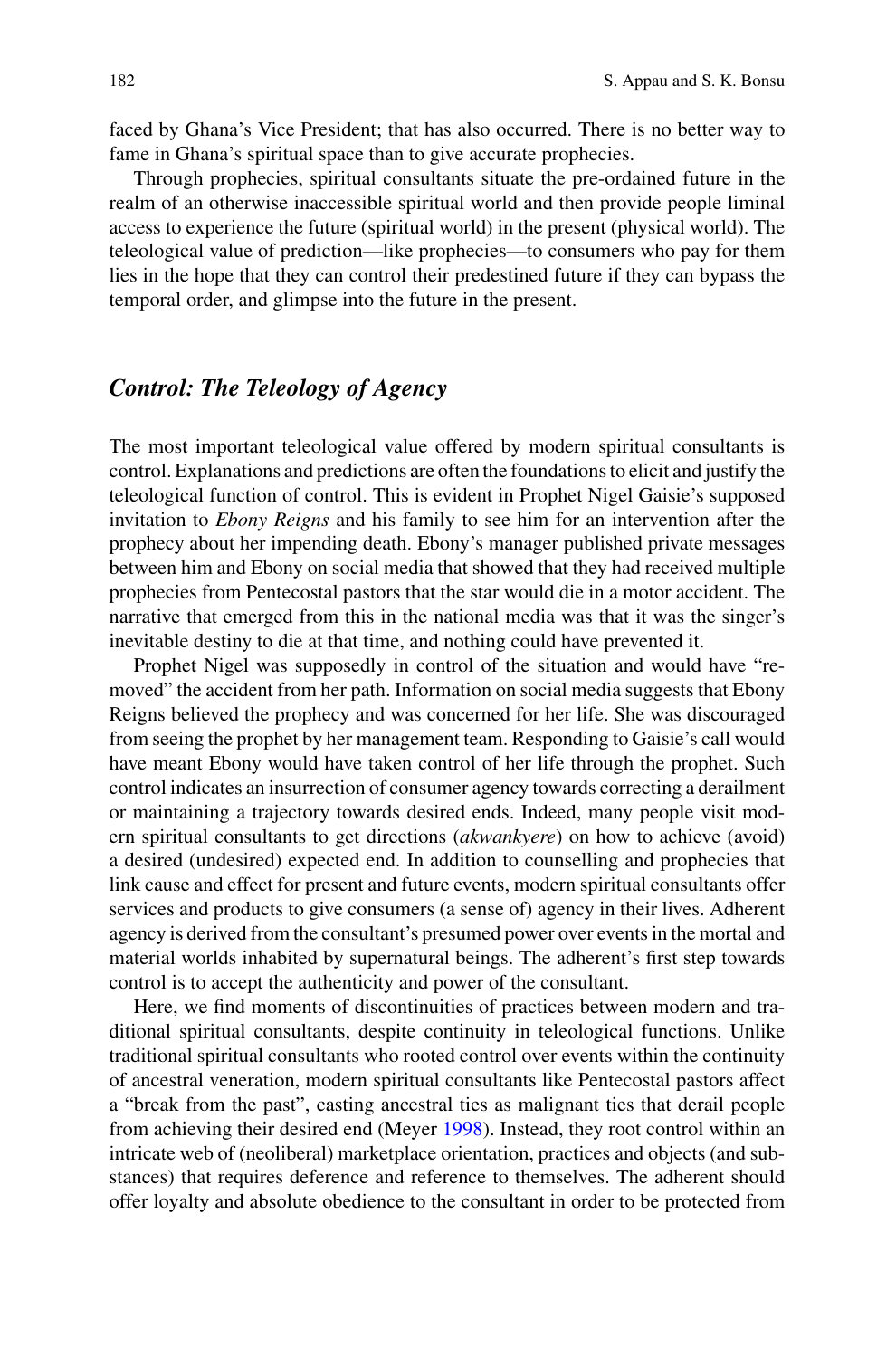the evils of the world. Pentecostal preachers maintain a schedule of "deliverance" services that may be used as a hook to keep the adherent in the fold of believers.

*Deliverance* is a systematic and ritualistic 'special prayers' intended to sever ties between the consumer and evil spirits (Maxwell [1998\)](#page-24-23) emanating from spiritual marriages, other spiritual consultants, and ancestral and personal transgressions. Severing these ties untethers the consumer from evil spirits that derail the desired teleological end, and bond them with the Pentecostal God who will lead them to 'an expected good end'. These evil spirits do not easily yield nor disappear after the ties have been severed, thus deliverance must be a continuous activity to ensure the evil spirits do not reconnect those ties. This provides the basis for frequent patronage of church services, prayer camps and services and consulting sessions with pastors to remain 'alert and be in self-control'.

In many cases, just like their traditional predecessors, modern spiritual consultants offer products (protective objects and substances) to ward off evil spirits. However, unlike their ancestors who used charms, amulets and talismans, modern spiritual consultants use a mix of plain marketplace objects like water, olive oil, handkerchief, salt, porridge and church-branded artifacts. For example, Osei-Bonsu's adherents use his branded wristbands to ward off spiritual marriage partners. Some even testify on his TV/radio stations of using his book—putting it under their pillows when they sleep—to the same effect. Indeed, a lot of things done by some of the contemporary spiritual consultants in Ghana do not follow what is documented in the Bible, Quoran or other Holy Books, thus appearing to be creations of the consultants. But many of them claim their advice and actions are direct instructions from God.

Designed by God, the products sold by spiritual consultants are patronized heavily and are often sold at prices many times more than its market value. The products do not serve as fetishes because the objects themselves offer no spiritual value unless they are filled with the power of the Spirit through the pastor's prayers. The adherent must activate the residual power in the object through prayers to achieve the desired control. Thus, the value consumers buy is the spiritual infusion by the pastor which they can activate at will to take control of their own lives.

Much of the marketplace advertisement by Ghana's modern spiritual consultant's centers on this teleological service of control. Through mass and social media and outdoor advertising, pastors promise to give consumers control over their businesses, health, marriage, childbirth and material prosperity if they consult the pastors and use their services. Some pastors do take this to its most capitalist extremes. For instance, Bishop Daniel Obinim who was cited at the start of the chapter has built a celebrity reputation for selling spiritual services that appear fraudulent. For example, he claimed that he can spiritually alter a person's body parts to give the person their desired or ideal body, including penile enlargement, increasing or decreasing height, reducing stomach fat and increasing breast and buttocks sizes. American comedian, Jimmy Kimmel spoofed Bishop Obinim's claims on his late-night show, saying, "I think we just found Trump's nominee for the new Surgeon-General". But unlike his disenchanted American audience who saw the comical side of it, Bishop Obinim's congregants were truly elated at the prospective teleological value of taking control of their bodies.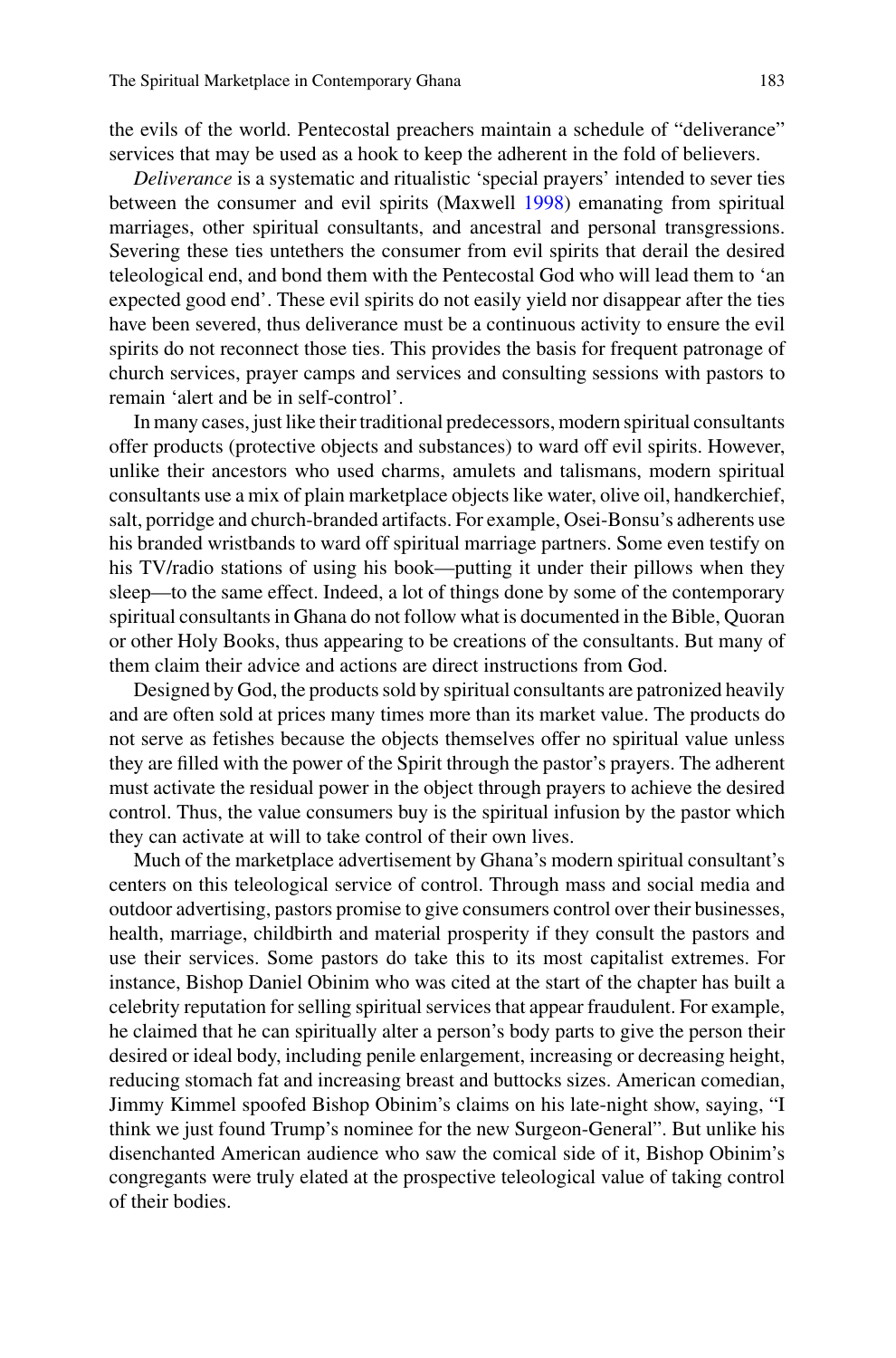Bishop Obinim is not alone in making what appears unreasonable and outrageous spiritual service offerings to consumers. Another Pentecostal pastor, Rev Chris Asante, nicknamed pastor Abruku Abruka publicly advertises his *Solution Water*, which he claims gives consumers control over many important teleological goals. Below is a (translated) transcript of the TV ad for his spiritual product.

**Woman 1**: My brother, didn't you go to church today?

**Man**: No. I have given up going to church. I have prayed on end but I am still struggling in life.

**Woman 1**: Is this why you are dejected? Then cheer up because I have good news for you. I also used to struggle with problems in my marriage. Then someone kindly came to recommend a special water to me. They call it Solution Water, being produced by the man of God, Prophet Abruku Abruka.

**Man**: Oh, I have heard about this water. Isn't this the water that people have testified that if someone owes you money and you write the person's name on a paper and put it in the water, the person will sprint to come and pay back your money?

**Woman 1**: Oh, it's not just for debt collection. If people promise you but do not follow through, or if you are expecting a gift from someone but the person is being stingy about it, or you have a relative abroad who does not support you, or you want to travel abroad yourself, or even land litigation. You just have to write all you want on a paper and put it in the water, and everything will turn around to work in your favour.

**Woman 2**: My sister, you forgot to tell him the best thing about the Solution Water. It can put money in your bank account. And if you owe the bank, it can cancel your debts. If you are suffering from any ailment, regardless of the name, it will cure it.

**Man**: Can I have some of your water?

**Woman 1**: As for mine, I can't give you any just like that. I would suggest you look for the man of God, Prophet Abruku Abruka at his Kingdom Embassy Church in Sowutuom (a suburb in Accra) to get some of the water. As for Solution Water, I know what I am saying!

What shall we make of these magical promises of debt cancellation, marital bliss, spectral monies in bank accounts, curing diseases and others strewn through this ad? There are consumers who give testimonies in churches, on TV and radio to support such claims. Some question the authenticity of such testimonies, and others wonder why such an ad is being allowed to circulate in the first place without any regulatory check. Perhaps, the logical question is whether these spiritual services and products do indeed deliver such desired control? Because teleological ends are predestined implies that efforts to control them do not guarantee success, and this is a risk consumers accommodate. This is captured in the local proverb that says" that which will burn when roasted will still burn even when it is boiled". Such cultural discourses set aside pertinent factors and suspend agency and social accountability. The consumer agency is not in the equation here. However, when a consultant intervenes and the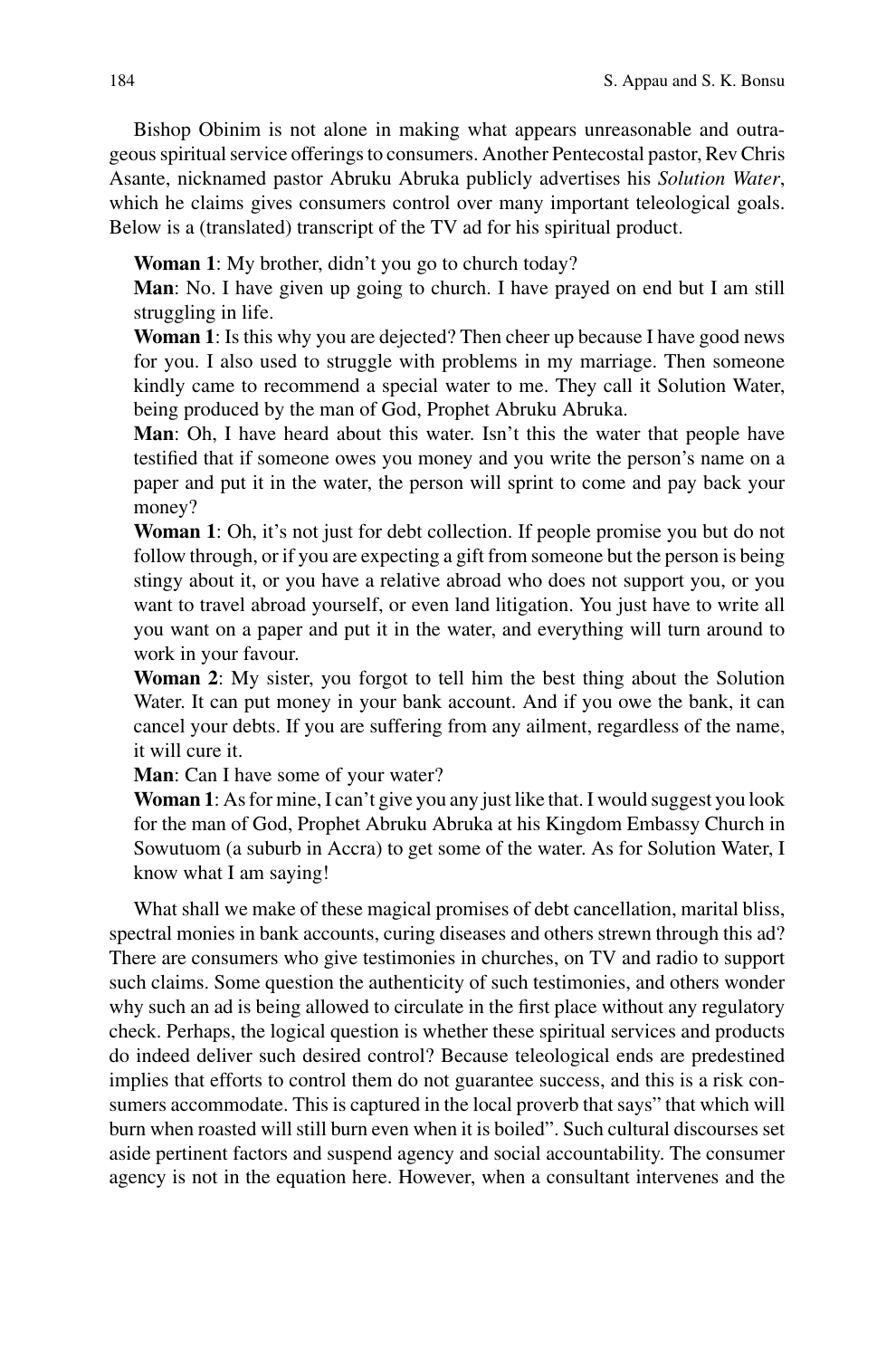negative prophecy is averted, he takes the credit, but if he fails, it is because the undesired teleological end of the person is inescapable.

Such was the story of Ebony Reigns. In Ebony's case, such discourses helped overlook actual factors that caused the accident: the poor state of the road, the contractor who left a heap of sand on the road which the driver was trying to avoid and run into another car, and that the driver was over-speeding. By such similar logical derailments, if a consumer's use of spirituality products and services like the *Solution Water* does not yield the desired control, the locus of explanation is placed in the teleological space rather than on the performance of the spiritual consultants and their services. Control then remains in the hands of the consultant and the gods. This flexible attribution that accompanies teleological value propositions makes them the more valuable to the spiritual consultants and their adherents, in being able to adapt modifiable narratives to different situations (Appau and Churchill [2017;](#page-23-5) Appiah [1993\)](#page-23-12).

#### **Discussion**

In the popular marketization of religion in Ghana where religion and the market have eternally been married, we have examined how contemporary spiritual consultancies in Ghana rely on entrenched cultural teleological beliefs and practices that have informed religion in Ghana. This belief in the supernatural is widespread within developing countries in general, and in Africa in particular, and can have implications for behaviour (Gershman [2016\)](#page-24-24), such as one's resignation to waiting for a miracle from the Divine instead of seeking meaningful employment. This is indeed the case in Ghana where people seek spiritual consultants for guidance as to what actions to take in order to live a good life. Belief in spiritual consultants who are deemed to have been granted direct access to spirits and the Divine dominate the spiritual landscape. Consequently, the market for religion and spiritual consultants is taking a hegemonic control over consumer agency and local imaginations. In sum, spiritual consultants play a dominant role in contemporary marketization of religion in Ghana, having embraced significant elements of the traditional into their practices. The rather flexible form of Ghana's religious marketplace—where a Muslim may seek the guidance of a pastor or a Christian visiting a mallam or okomfo—seems to suggest some kind of religious identify crisis, unless it is viewed as religious pluralism which ultimately leads to serving the same one and only God (market).

Like magicians and spiritualists in seventeenth and eighteenth-century Europe/North America (Bueschers [2014\)](#page-23-25), spiritual consultants in Ghana compete among themselves for market and audiences. The public display of rivalries among them (Agradaa versus Kyiriabosom; Obinim versus Prophet One, etc.) offer a tabloidlike hold on audiences, even those who do not subscribe to the services of these spiritual consultants. While there may be true animosity among these spiritual consultants, their "fights" engage the public as entertainment, while ironically rooting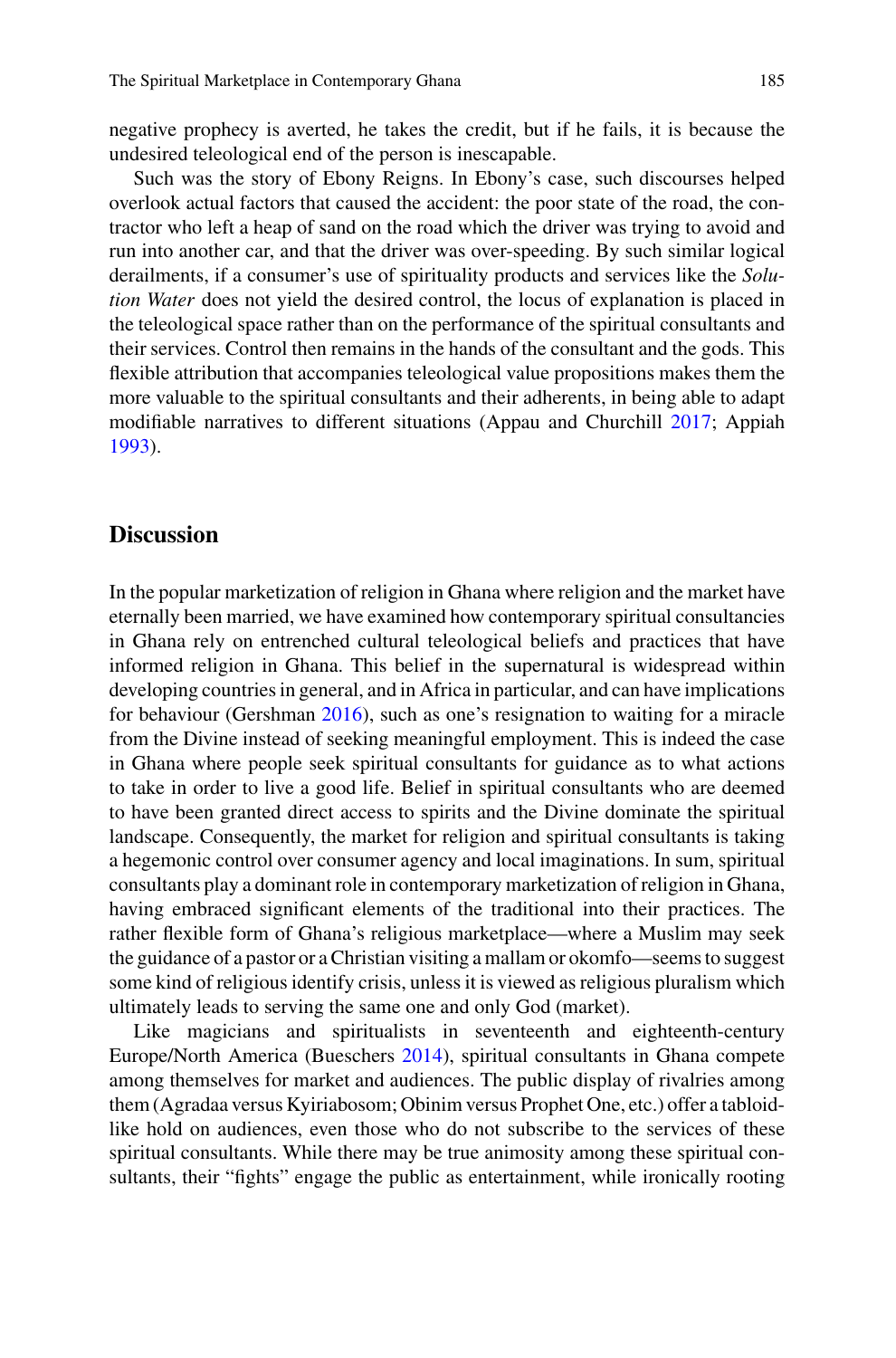their continued salience in place; there is nothing like bad publicity for these spiritual consultants.

The pervasive spiritual space in Ghana reaffirms Berger's [\(1963\)](#page-23-26) religious market theory which regards religious organizations as business units competing among themselves for adherents. The aggressive advertising noted suggests that such competition exists in the Ghanaian religious market space. Relevant institutions (e.g. churches, mosques) and individuals (those we label as spiritual consultants) operate in spaces informed by market logic (Stark and Bainbridge [1990\)](#page-25-27). Twitchell [\(2004\)](#page-25-3) argues that the popular megachurches of America are successful because they have fully embraced marketing principles such as branding and customer relationship management. Religion is thus an object of consumer choice (Iannaccone [1991,](#page-24-25) p. 159) in a market, with a set of entities competing to attract or maintain adherents (Stark and Finke [2000,](#page-25-9) p. 193). Religion and spirituality then are commodities that have little or no privileged meaning outside of market relationships. The work of the spiritual consultants that we observed reinforces these arguments.

Our goals, in this chapter, are to formally characterize and examine the role of spiritual consultants in the marketization of religion. In Ghana, we advance that value that local spiritual consultants offer manifest through teleology, which has been modified through time to suit contemporary consumer needs and marketing trends. Future research can examine the role of other spiritual consultants in other contexts where the history and process through which religion is marketized may occur differently. Certainly, we invite ethical interrogations of the role of spiritual consultants in embodying and profiting from the marketization of religion. Lastly, there is scope to examine the specific structural factors that afford the emergence and legitimization of actors, practices and the consumer subject for the sale and consumption of religion and spirituality.

# **Appendix**

See Figs. [1](#page-22-0) and [2.](#page-22-1)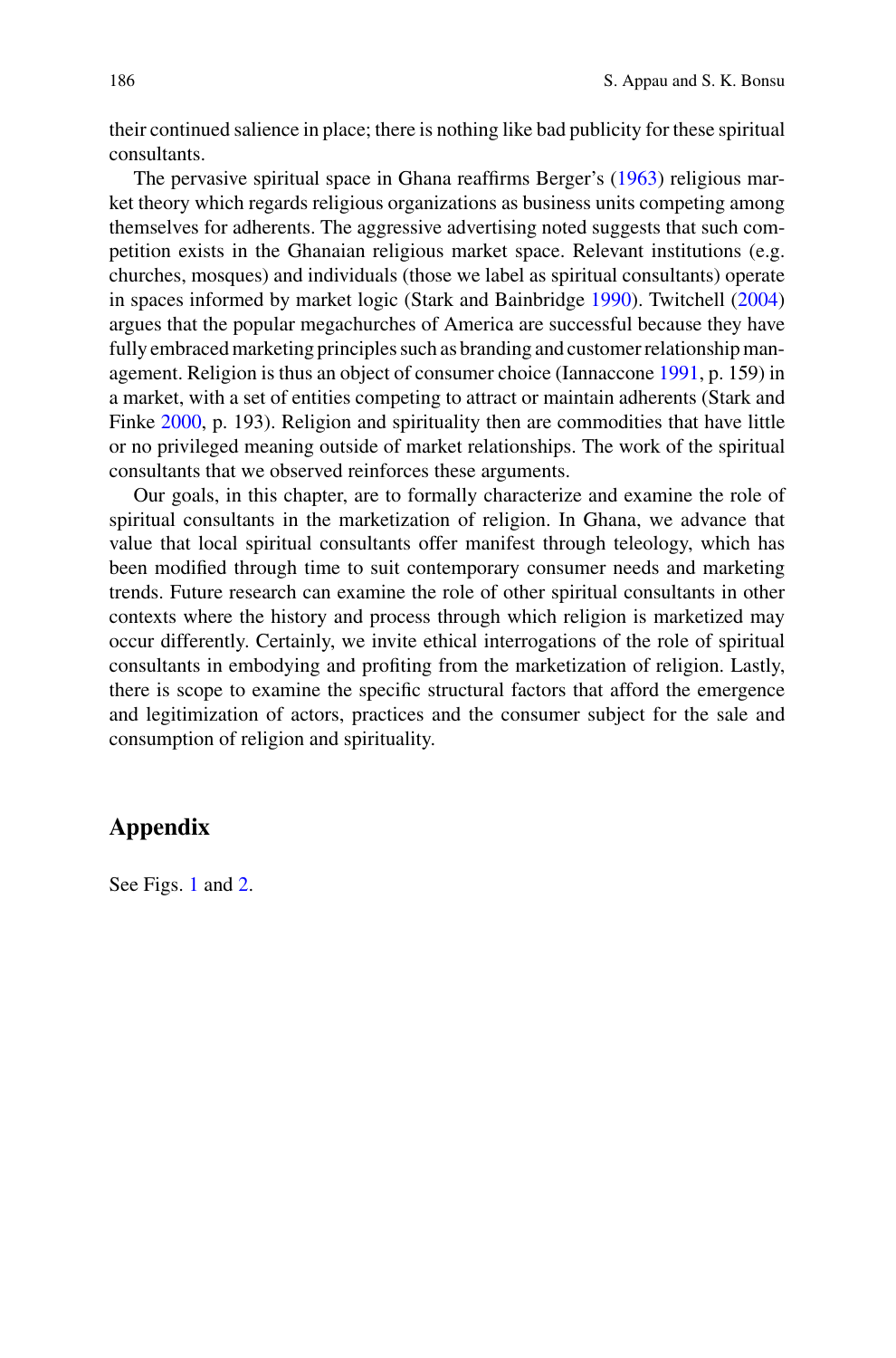

**Fig. 1** Outdoor ad by Bonegas, a Pentecostal pastor in Accra, Ghana

<span id="page-22-1"></span><span id="page-22-0"></span>

**Fig. 2** Outdoor ad of Traditional Religion Priest (Okomfo) in Accra, Ghana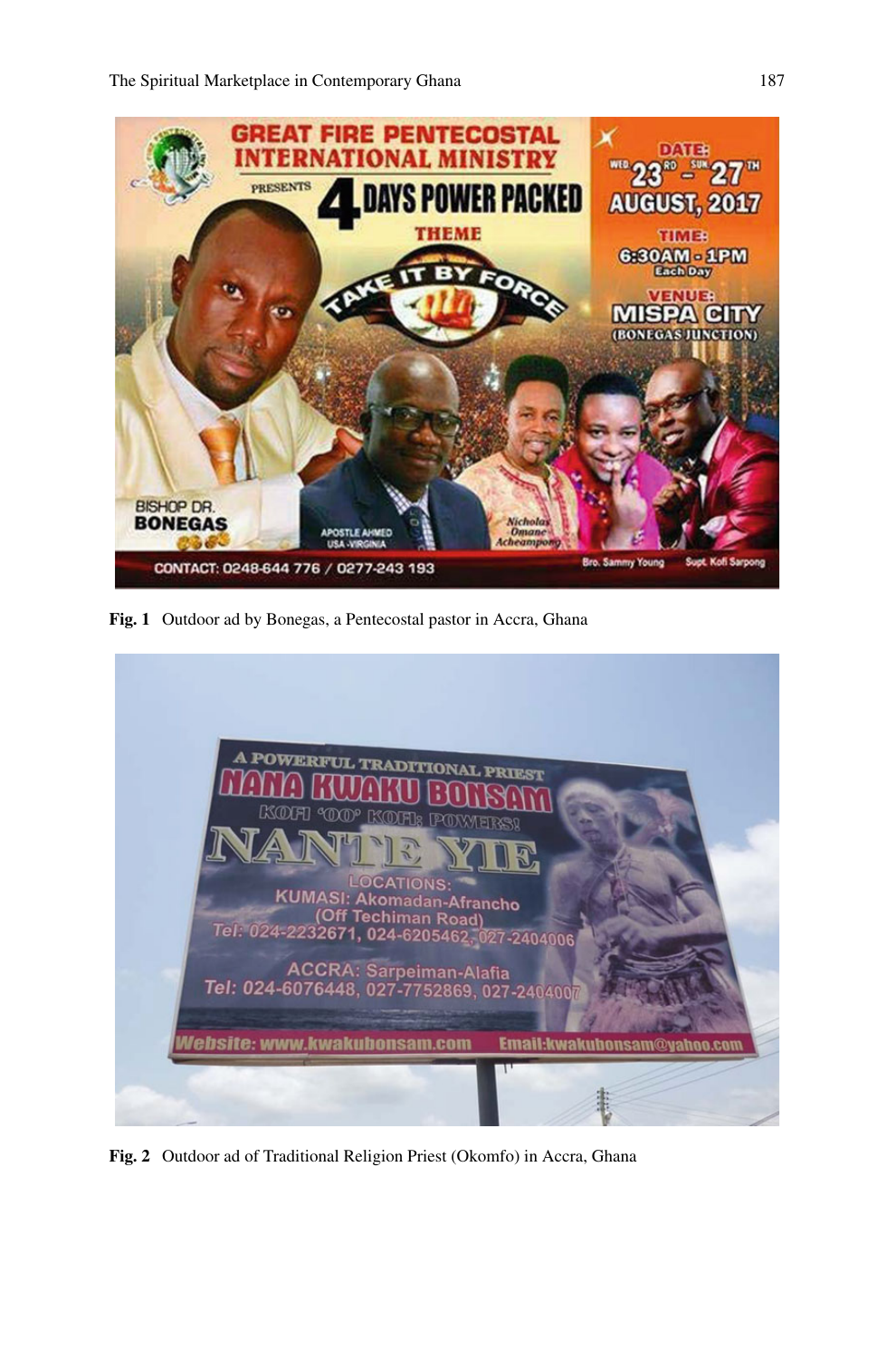# **References**

- <span id="page-23-23"></span>Alcock, James E. 1992. Religion and Rationality. *Religion and Mental Health*: 122–131.
- <span id="page-23-18"></span>Anderson, Allan. 2000. Evangelism and the Growth of Pentecostalism in Africa. In *Centre for Missiology and World Christianity*. University of Birmingham.
- <span id="page-23-17"></span>Anderson, Allan. 2010. *Studying Global Pentecostalism Theories and Methods*. Berkeley: University of California Press.
- <span id="page-23-24"></span>Ansah, M. 2015.*Nana Addo will win 2016 elections – Owusu Bempah predicts*. Retrieved 29 August 2018, from [http://citifmonline.com/2015/03/nana-addo-willwin-2016-elections-owusu-bempah](http://citifmonline.com/2015/03/nana-addo-willwin-2016-elections-owusu-bempah-predicts/)predicts/.
- <span id="page-23-5"></span>Appau, Samuelson, and Sefa Awaworyi Churchill. 2017. Bridging Cultural Categories of Consumption Through Indeterminacy: A Consumer Culture Perspective on the Rise of African Pentecostal-Charismatic Christianity. *Journal of Consumer Culture*.
- <span id="page-23-12"></span>Appiah, Kwame Anthony. 1993. *In My Father's House: Africa in the Philosophy of Culture*. Oxford: Oxford University Press.
- <span id="page-23-11"></span>Asprem, Egil. 2014. *The Problem of Disenchantment: Scientific Naturalism and Esoteric Discourse 1900–1939*. Leiden: Brill Publishers.
- <span id="page-23-21"></span>Batson, Charles Daniel, Patricia Schoenrade, andW. Larry Ventis. 1993.*Religion and the Individual: A Social-Psychological Perspective*. Oxford University Press.
- <span id="page-23-16"></span>Bediako, Kwame. 1995. *Christianity in Africa: The Renewal of a Non-Western Religion*. Orbis.
- <span id="page-23-1"></span>Belk, R. W., M. Wallendorf, and J. F. Sherry Jr. 1989. The sacred and the profane in consumer behavior: Theodicy on the odyssey. *Journal of Consumer Research*, 16 (1): 1–38.
- <span id="page-23-3"></span>Bellah, Robert N. 2011. *Religion in Human Evolution*. Cambridge: Harvard University Press.
- <span id="page-23-26"></span><span id="page-23-9"></span>Berger, Peter L. 1963. A Market Model for the Analysis of Ecumenicity. *Social Research*: 77–93. Berger, P. L. 1967. *The Social Reality of Religion*. Faber.
- <span id="page-23-6"></span>Bonsu, Samuel K., and Russell W. Belk. 2010. Marketing a New African God: Pentecostalism and Material Salvation in Ghana. *International Journal of Nonprofit and Voluntary Sector Marketing* 15 (4): 305–323.
- <span id="page-23-14"></span>Brickman, P., and D. T. Campbell. 1971. Hedonic relativism and planning the good society. In *Adaptation level theory: A symposium*, ed M. H. Appley, 287–302. New York: Academic Press.
- <span id="page-23-25"></span>Buescher, John Benedict. 2014. Cornering the Market on Fraud: Stage Magicians versus Spirit Mediums. *Magic, Ritual, and Witchcraft* 9 (2): 210–223.
- <span id="page-23-10"></span>Carette, Jeremy, and Richard King. 2005. *Selling Spirituality: The Silent Takeover of Religion*. London/New York: Routledge.
- <span id="page-23-2"></span>Carrette, J. R., J. Carrette, and R. King. 2005. *Selling Spirituality: The Silent Takeover of Religion*. Psychology Press.
- <span id="page-23-13"></span>Chen, C. H. 2011. Marketing religion online: The LDS Church's SEO efforts. *Journal of Media and Religion* 10 (4): 185-205.
- <span id="page-23-7"></span>Clapp, Rodney (ed.). 1998. *The Consuming Passion: Christianity & the Consumer Culture*. Downers Grove, IL: Intervarsity Press.
- <span id="page-23-19"></span>Danquah, Joseph Boakye. 1968. *The Akan Doctrine of God*. London: Frank Cass.
- <span id="page-23-20"></span>Daswani, Girish. 2015. The Globalization of Pentecostalism. *A Companion to the Anthropology of Religion* 25: 239.
- <span id="page-23-8"></span>Detweiler, C., and B. Taylor. 2003. *A Matrix of Meanings: Finding God In Pop Culture*. Baker Academic.
- <span id="page-23-0"></span>De Witte, M. 2003. Altar media's living word: televised charismatic christianity in Ghana. *Journal of Religion in Africa* 33 (2), 172–202
- <span id="page-23-15"></span>Di Tella, R., J. Haisken-De New, and R. MacCulloch. 2010. Happiness adaptation to income and to status in an individual panel. *Journal of Economic Behavior & Organization* 76 (3): 834–852.
- <span id="page-23-4"></span>Durkheim, Emile. 1915. *The Elementary Forms of the Religious Life*. London: Allen & Unwin.
- <span id="page-23-22"></span>Emerson, Robert M., Rachel I. Fretz, and Linda L. Shaw. 1995. *Writing Ethnographic Fieldnotes*. Chicago: University of Chicago Press.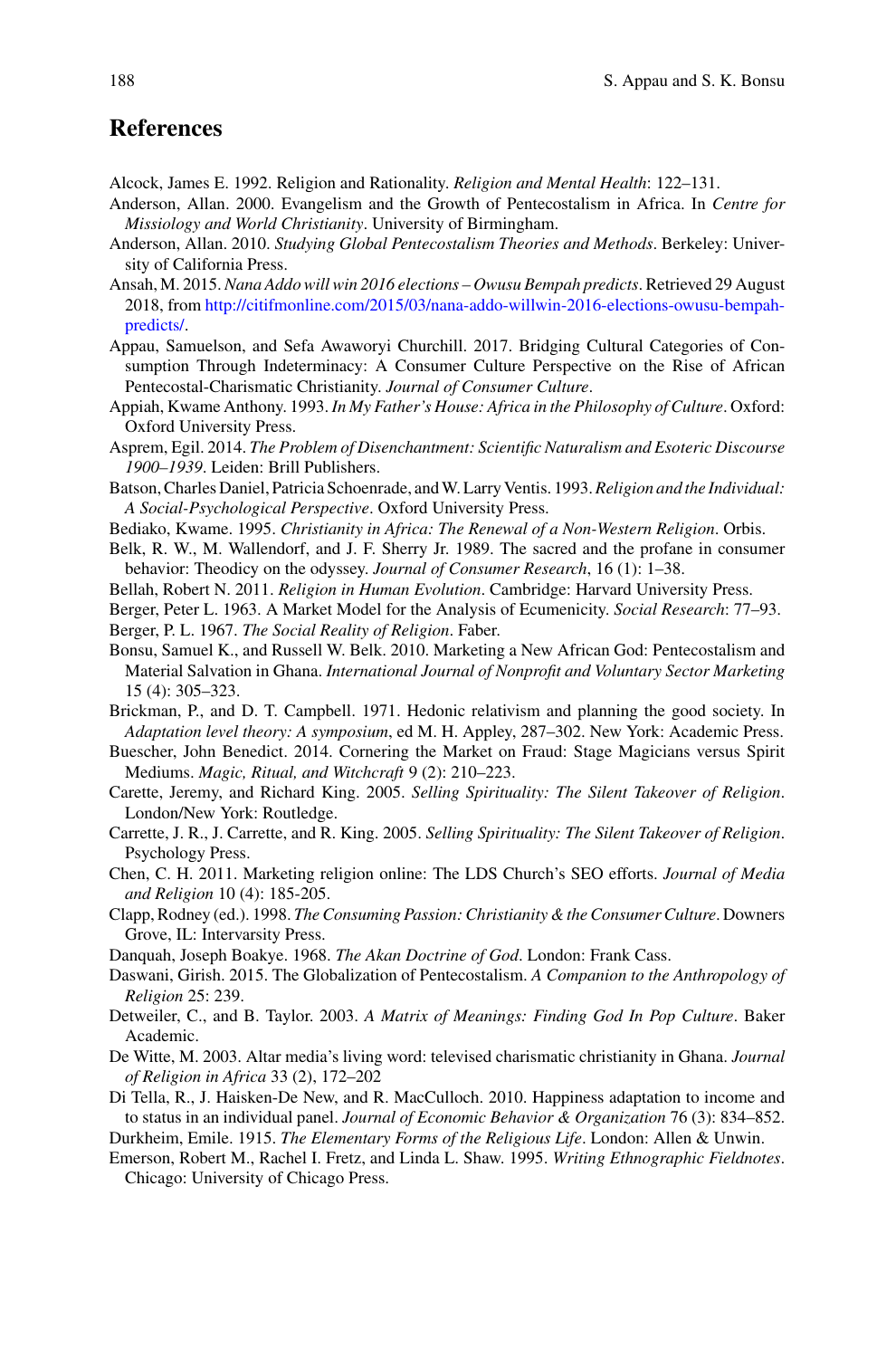- <span id="page-24-8"></span>Firat, A.Fuat, and Alladi Venkatesh. 1995. Liberatory Postmodernism and the Reenchantment of Consumption. *Journalof Consumer Research* 22 (3): 239–267.
- <span id="page-24-17"></span>Foucault, Michel. 1988. Technologies of the Self. In *Technologies of the Self: A Seminar with Michel Foucault*, ed. L.H. Martin, H. Gutman, and P.H. Hutton, 16–49. London: Tavistock.
- <span id="page-24-4"></span>Gauthier, F., and T. Martikainen. 2018. Introduction: The Marketization of Religion. *Religion* 48 (3): 361–366.
- <span id="page-24-24"></span>Gershman, B. 2016. Witchcraft beliefs and the erosion of social capital: Evidence from Sub-Saharan Africa and beyond. *Journal of Development Economics* 120: 182–208.
- <span id="page-24-15"></span>Ghana Statistical Service. 2012. *Population and Housing Census: Summary Report of Final Results*. Accra: Sakoa Press.
- <span id="page-24-13"></span>Gifford, Paul. 2004. *Ghana's New Christianity: Pentecostalism in a Globalizing African Economy*. Bloomington: Indiana University Press.
- <span id="page-24-22"></span>Giorgi, Amedeo. 1997. The Theory, Practice, and Evaluation of the Phenomenological Method as a Qualitative Research Procedure. *Journal of Phenomenological Psychology* 28 (2): 235–260.
- <span id="page-24-10"></span>Groves, Charles Pelham. 1948. *The Planting of Christianity in Africa: 1914–1954*, vol. 4. London: Lutterworth Press.
- <span id="page-24-18"></span>Hamerman, Eric J., and Gita V. Johar. 2013. Conditioned Superstition: Desire for Control and Consumer Brand Preferences. *Journal of Consumer Research* 40 (3): 428–443.
- <span id="page-24-5"></span>Husemann, K. C., and G. M. Eckhardt. 2019a. Consumer spirituality. *Journal of Marketing Management* 35 (5/6): 391–406.
- <span id="page-24-1"></span>Husemann, K. C., and G. M. Eckhardt. 2019b. Consumer deceleration. *Journal of Consumer Research* 45 (6): 1142-1163.
- <span id="page-24-11"></span>Horton, Robin. 1971. African Conversion. *Africa* 41 (2): 85–108.
- <span id="page-24-3"></span>Horton, Robin. 1997. *Patterns of Thought in Africa and the West: Essays on Magic, Religion and Science*. Cambridge: Cambridge University Press.
- <span id="page-24-21"></span>Humphreys, Ashlee. 2010. Semiotic Structure and the Legitimation of Consumption Practices: The Case of Casino Gambling. *Journal of Consumer Research* 37 (3): 490–510.
- <span id="page-24-9"></span>Izberk-Bilgin, E. 2012. Infidel brands: Unveiling alternative meanings of global brands at the nexus of globalization, consumer culture, and Islamism. *Journal of Consumer Research* 39 (4): 663–687.
- <span id="page-24-14"></span>Kalu, O. 2008. *African Pentecostalism: An Introduction*. Oxford University Press.
- <span id="page-24-6"></span>Kenneson, D. P. D. 1993. Selling [out] the church in the marketplace of desire. *Modern Theology* 9 (4): 319–348.
- <span id="page-24-25"></span>Iannaccone, Laurence R. 1991. The Consequences of Religious Market Structure: Adam Smith and the Economics of Religion. *Rationality and society* 3 (2): 156–177.
- <span id="page-24-7"></span>Lyon, David. 2000. Wheels within Wheels: Glocalization and Contemporary Religion. *Australasian Pentecostal Studies*.
- <span id="page-24-19"></span>MacInnis, Deborah J., and Gustavo E. De Mello. 2005. The Concept of Hope and Its Relevance to Product Evaluation and Choice. *Journal of Marketing* 69 (1): 1–14.
- <span id="page-24-23"></span>Maxwell, David. 1998. 'Delivered from the Spirit of Poverty?' Pentecostalism, Prosperity and Modernity in Zimbabwe. *Journal of Religion in Africa* 28 (3): 350–373.
- <span id="page-24-20"></span>Mbiti, John. 1969. *African Philosophy and Religion*. New York: Praeger.
- <span id="page-24-2"></span>McAlexander, James H., Beth Leavenworth Dufault, Diane M. Martin, and John W. Schouten. 2014. The Marketization of Religion: Field, Capital, and Consumer Identity. *Journal of Consumer Research* 41 (3): 858–875.
- <span id="page-24-12"></span>Meyer, Birgit. 1998. 'Make a Complete Break with the Past': Memory and Post-Colonial Modernity in Ghanaian Pentecostalist Discourse. *Journal of Religion in Africa* 28 (3): 316–349.
- <span id="page-24-0"></span>Meyer, Birgit. 2004. Christianity in Africa: From African Independent to Pentecostal-Charismatic Churches. *Annual Review of Anthropology*: 447–474.
- <span id="page-24-16"></span>Meyer, Birgit. 2012. Religious and Secular 'Spiritual' and 'Physical' in Ghana. In *What Matters? Ethnographies of Value in a Not So Secular Age*, ed. Courtney Bender and Ann Taves, 86–118. New York: Colombia University Press.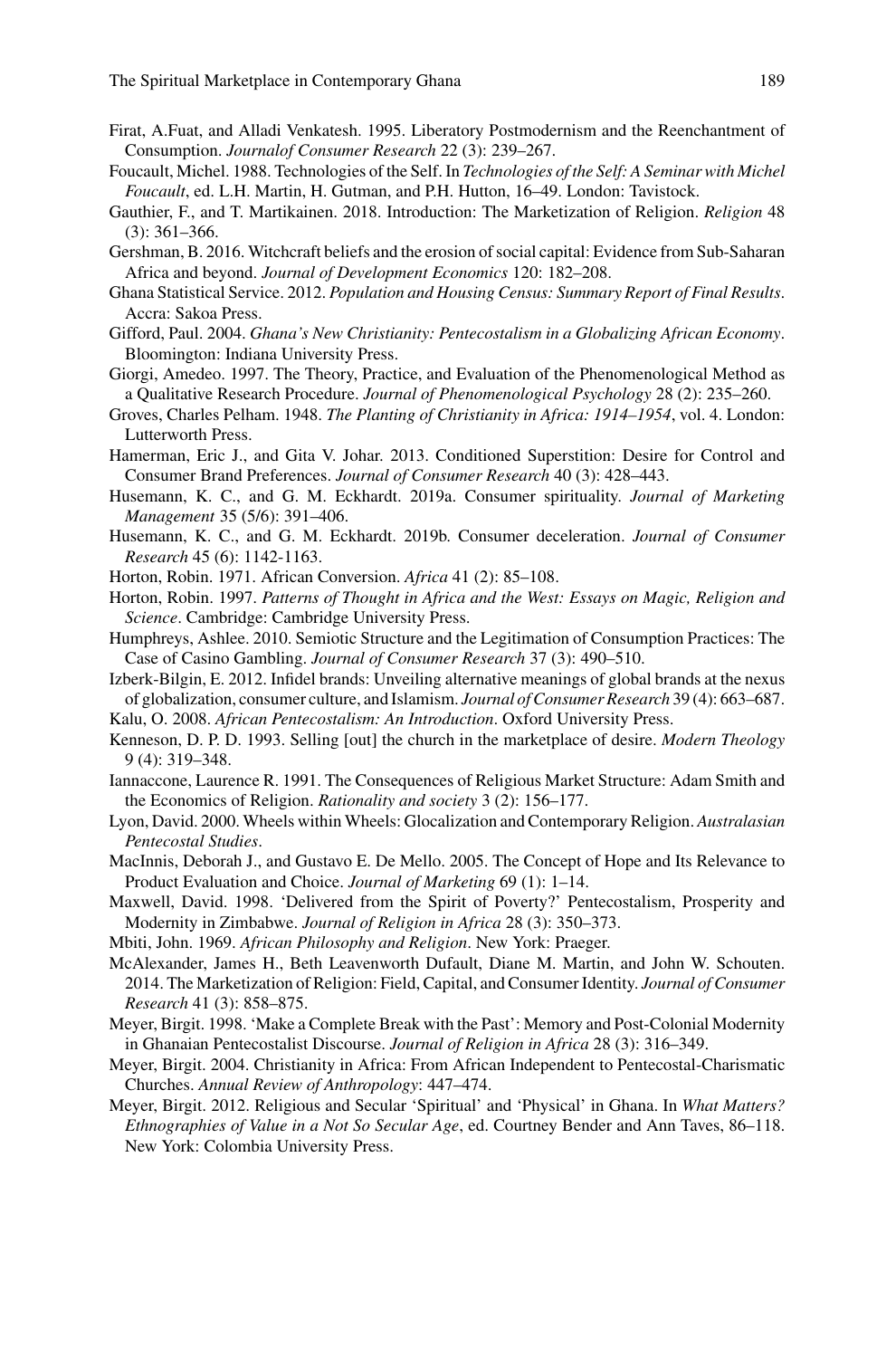- <span id="page-25-10"></span>Mochon, Daniel, Michael I. Norton, and Dan Ariely. 2008. Getting Off the Hedonic Treadmill, One Step at a Time: The Impact of Regular Religious Practice and Exercise on Well-Being. *Journal of Economic Psychology* 29 (5): 632–642.
- <span id="page-25-18"></span>Moore, George Edward. 1903. *Principia Ethica*. Cambridge: Cambridge University Press.
- <span id="page-25-13"></span>Nunn, Nathan. 2010. Religious Conversion in Colonial Africa. *American Economic Review* 100 (2): 147–152.
- <span id="page-25-2"></span>O'Guinn, T. C., and R. W. Belk. 1989. Heaven on Earth: Consumption at Heritage Village, USA. *Journal of Consumer Research* 16 (2): 227–238.
- <span id="page-25-0"></span>Onyinah, Opoku. 2002. *Akan Witchcraft and the Concept of Exorcism in the Church of Pentecost*. Doctoral Dissertation, University of Birmingham.
- <span id="page-25-17"></span>Onyinah, O. 2012. *Pentecostal Exorcism: Witchcraft and Demonology in Ghana*. Brill.
- <span id="page-25-26"></span>Osei-Bonsu, Isaac. 2013. *Spiritual Marriage*. Kumasi: MOGPA Publications.
- <span id="page-25-16"></span>Ozanne, J. L., and S. Appau. 2019. Spirits in the Marketplace. *Journal of Marketing Management* 35 (5–6): 451–466.
- <span id="page-25-14"></span>Parker, John. 2004. Witchcraft, Anti-witchcraft and Trans-regional Ritual Innovation in Early Colonial Ghana: Sakrabundi and Aberewa, 1889–1910. *The Journal of African History* 45 (3): 393–420.
- <span id="page-25-12"></span>Parker, John. 2011. Earth and Shadow: Substance, Medicine and Mobility in the History of Ghana's Tongnaab Shrines. *Anthropology & Medicine* 18 (2): 257–270.
- <span id="page-25-22"></span>Piot, Charles. 2010. *Nostalgia for the Future: West Africa after the Cold War*. Chicago: University of Chicago Press.
- <span id="page-25-20"></span>Poels, Karolien, and Siegfried Dewitte. 2008. Hope and Self-regulatory Goals Applied to an Advertising Context: Promoting Prevention Stimulates Goal-Directed Behavior. *Journal of Business Research* 61 (10): 1030–1040.
- <span id="page-25-19"></span>Portmore, Douglas. 2005. Combining Teleological Ethics with Evaluator Relativism: A Promising Result. *Pacific Philosophical Quarterly* 86 (1): 95–113.
- <span id="page-25-11"></span>Rattray, Robert Sutherland. 1927. *Religion and Art in Ashanti*. Oxford: The Clarendon Press.
- <span id="page-25-6"></span>Redden, Guy. 2016. Revisiting the Spiritual Supermarket: Does the Commodification of Spirituality Necessarily Devalue It? *Culture and Religion* 17 (2): 231–249.
- <span id="page-25-1"></span>Rinallo, Diego, Linda M. Scott, and Pauline Maclaran (eds.). 2013. *Consumption and Spirituality*. London/New York: Routledge.
- <span id="page-25-15"></span>Robbins, Joel. 2003. On the Paradoxes of Global Pentecostalism and the Perils of Continuity Thinking. *Religion* 33 (3): 221–231.
- <span id="page-25-21"></span>Snyder, C.Richard. 2002. Hope Theory: Rainbows in the Mind. *Psychological Inquiry* 13 (4): 249–275.
- <span id="page-25-27"></span>Stark, Rodney, and William Sims Bainbridge. 1990. *A Theory of Religion*. New Brunswick, NJ: Rutgers University Press.
- <span id="page-25-9"></span>Stark, Rodney, and Roger Finke. 2000. *Acts of Faith: Explaining the Human Side of Religion*. Berkeley: University of California Press.
- <span id="page-25-24"></span>Strauss, Anselm, and Juliet M. Corbin. 1990. *Basics of Qualitative Research: Grounded Theory Procedures and Techniques*. Sage Publications.
- <span id="page-25-4"></span>Taylor, C. 2004. *Modern Social Imaginaries*. Duke University Press.
- <span id="page-25-8"></span>Taylor, Charles. 2007. *A Secular Age*. Boston: Belknap.
- <span id="page-25-7"></span>Thomas, Keith. 1973. *Religion and the Decline of Magic*. London: Weidenfeld and Nicolson.
- <span id="page-25-25"></span>Thompson, Craig. 1997. Interpreting Consumers: A Hermeneutical Framework for Deriving Marketing Insights from the Texts of Consumers' Consumption Stories. *Journal of Marketing Research* 34: 438–455.
- <span id="page-25-3"></span>Twitchell, James B. 2004. *Branded Nation: The Marketing of Megachurch, College inc., and Museum World*. Simon and Schuster.
- <span id="page-25-23"></span>Ukah, Asonzeh F.-K. 2008. Roadside Pentecostalism: Religious advertising in Nigeria and the marketing of charisma. *Critical interventions* 2 (1/2): 125–141.
- <span id="page-25-5"></span>van Laer, T., and E. Izberk-Bilgin. (2019). A Discourse Analysis of Pilgrimage Reviews. *Journal of Marketing Management* 35 (5–6): 586–604.